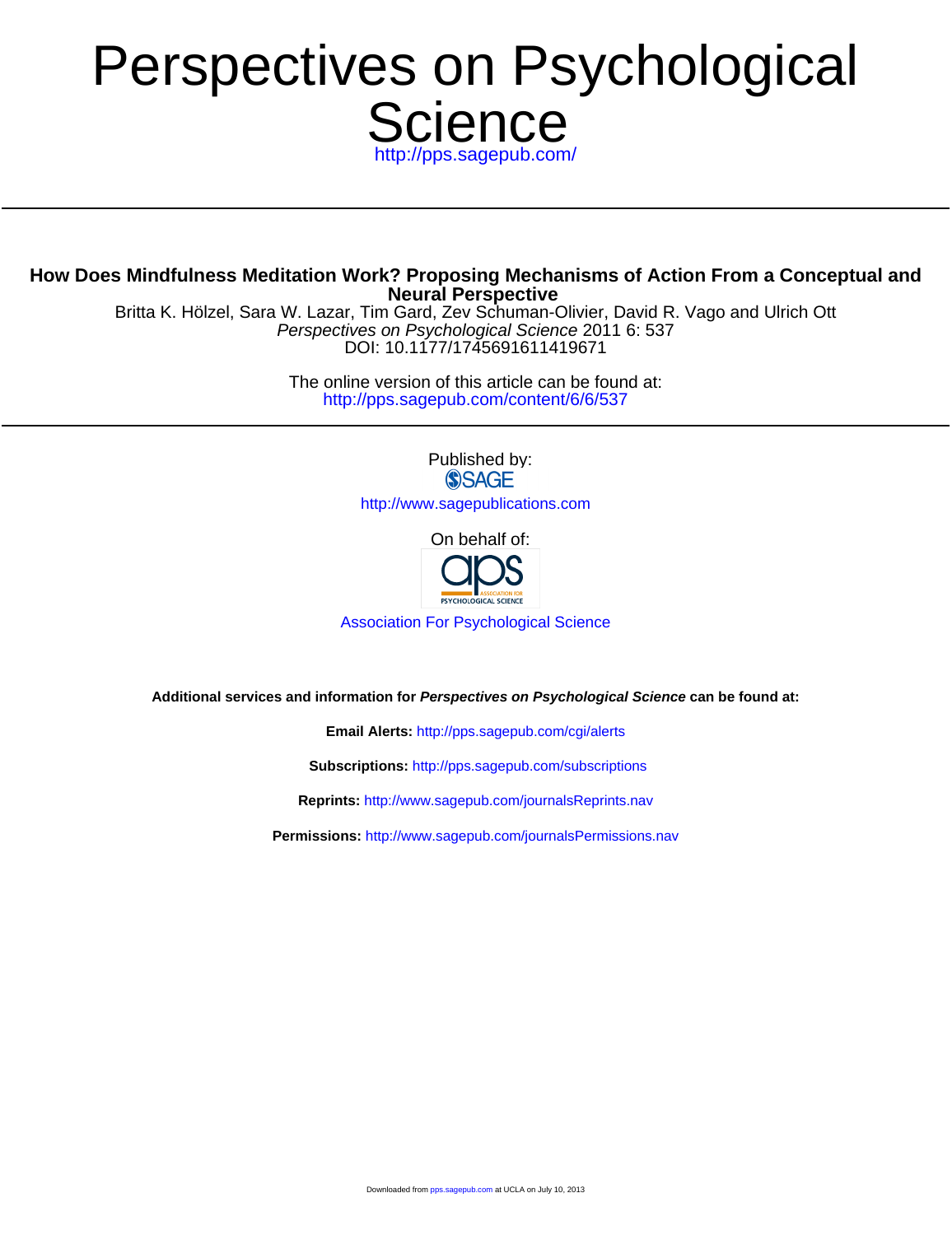# **How Does Mindfulness Meditation Work? Proposing Mechanisms of Action From a Conceptual and Neural Perspective**

Perspectives on Psychological Science 6(6) 537–559 © The Author(s) 2011 Reprints and permission: sagepub.com/journalsPermissions.nav DOI: 10.1177/1745691611419671 http://pps.sagepub.com

**PSYCHOLOGICAL SCIENCE** 



# Britta K. Hölzel<sup>1,2</sup>, Sara W. Lazar<sup>2</sup>, Tim Gard<sup>1,2</sup>,  $\mathsf{Zev}$  Schuman-Olivier<sup>2</sup>, David R.Vago<sup>3</sup>, and Ulrich Ott<sup>1</sup>

<sup>1</sup>Bender Institute of Neuroimaging, Justus Liebig-University, Giessen, Germany; <sup>2</sup>Massachusetts General Hospital, Harvard Medical School, Boston, MA; and <sup>3</sup>Brigham and Women's Hospital, Harvard Medical School, Boston, MA

#### **Abstract**

Cultivation of mindfulness, the nonjudgmental awareness of experiences in the present moment, produces beneficial effects on well-being and ameliorates psychiatric and stress-related symptoms. Mindfulness meditation has therefore increasingly been incorporated into psychotherapeutic interventions. Although the number of publications in the field has sharply increased over the last two decades, there is a paucity of theoretical reviews that integrate the existing literature into a comprehensive theoretical framework. In this article, we explore several components through which mindfulness meditation exerts its effects: (a) attention regulation, (b) body awareness, (c) emotion regulation (including reappraisal and exposure, extinction, and reconsolidation), and (d) change in perspective on the self. Recent empirical research, including practitioners' self-reports and experimental data, provides evidence supporting these mechanisms. Functional and structural neuroimaging studies have begun to explore the neuroscientific processes underlying these components. Evidence suggests that mindfulness practice is associated with neuroplastic changes in the anterior cingulate cortex, insula, temporo-parietal junction, fronto-limbic network, and default mode network structures. The authors suggest that the mechanisms described here work synergistically, establishing a process of enhanced self-regulation. Differentiating between these components seems useful to guide future basic research and to specifically target areas of development in the treatment of psychological disorders.

#### **Keywords**

anxiety disorders, attention, cognition, consciousness, neuroscience, positive psychology, stress disorders

Mindfulness meditation has been reported to produce beneficial effects on a number of psychiatric, functional somatic, and stress-related symptoms and has therefore increasingly been incorporated into psychotherapeutic programs (cf., Baer, 2003; Grossman, Niemann, Schmidt, & Walach, 2004). A large body of research documents the efficacy of mindfulness-based interventions in the treatment of a number of clinical disorders, including anxiety (Hofmann, Sawyer, Witt, & Oh, 2010; Roemer, Orsillo, & Salters-Pedneault, 2008), depression (Hofmann et al., 2010; Teasdale et al., 2000), substance abuse (Bowen et al., 2006), eating disorders (Tapper et al., 2009), and chronic pain (Grossman, Tiefenthaler-Gilmer, Raysz, & Kesper, 2007). Furthermore, mindfulness meditation positively influences aspects of physical health, including improved immune function (Carlson, Speca, Faris, & Patel, 2007; Davidson et al., 2003), reduced blood pressure and cortisol levels (Carlson et al., 2007), and increased telomerase activity<sup>1</sup> (Jacobs et al., 2010). Not only has mindfulness successfully been used in the

treatment of disorders and improvement of health; it has also been shown to produce positive effects on psychological wellbeing in healthy participants (Carmody & Baer, 2008; Chiesa & Serretti, 2009) and to enhance cognitive functioning (Jha, Krompinger, & Baime, 2007; Ortner, Kilner, & Zelazo, 2007; Pagnoni & Cekic, 2007; Slagter et al., 2007). Historically, mindfulness is a concept stemming from ancient Buddhist philosophy (Bhikkhu, 2010), and is practiced to achieve enduring happiness (Ekman, Davidson, Ricard, & Wallace, 2005) and to gain insight into a view of the true nature of existence (Olendzki, 2010).

#### **Corresponding Author:**

Britta K. Hölzel, Bender Institute of Neuroimaging, Justus Liebig-University, Otto-Behaghel-Str. 10 H, 35394 Giessen, Germany E-mail: britta@nmr.mgh.harvard.edu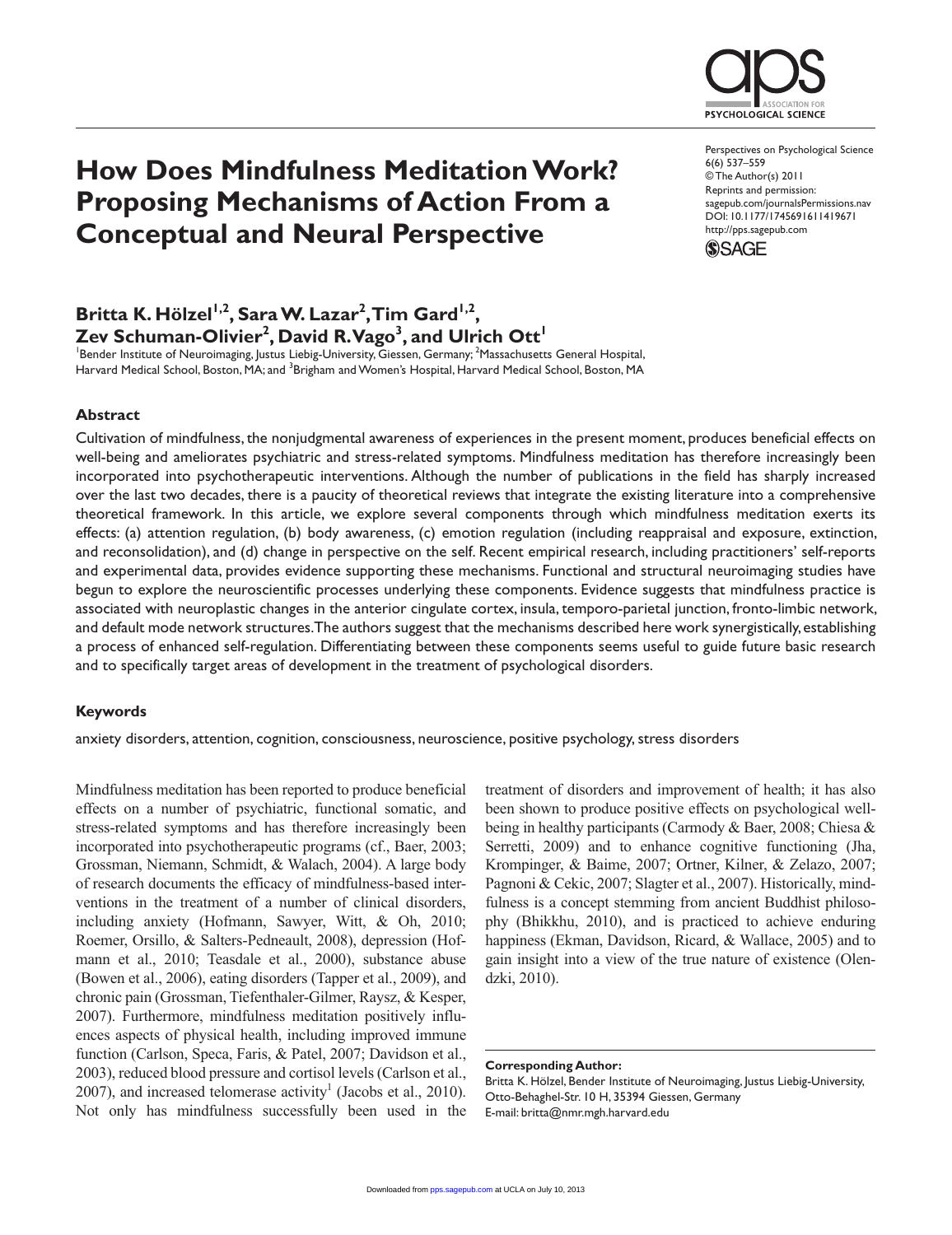| Publication                                                                                | Suggested components                                                                                               |  |  |
|--------------------------------------------------------------------------------------------|--------------------------------------------------------------------------------------------------------------------|--|--|
| Shapiro, Carlson, Astin, and Freedman (2006)                                               | Attention, intention, attitude                                                                                     |  |  |
| Brown, Ryan, and Creswell (2007)                                                           | Insight, exposure, nonattachment, enhanced mind-body functioning,<br>integrated functioning                        |  |  |
| Baer (2003)                                                                                | Exposure, cognitive change, self-management, relaxation, acceptance                                                |  |  |
| Five Facet Mindfulness Questionnaire (Baer, Smith, Hopkins,<br>Krietemeyer, & Toney, 2006) | Observing, describing, acting with awareness, nonjudging of inner<br>experience, nonreactivity to inner experience |  |  |

**Table 1.** Previous Theoretical Accounts That Describe Mechanisms of Mindfulness Meditation

## **Definition of Mindfulness**

In current research contexts, mindfulness is typically defined as nonjudgmental attention to experiences in the present moment (Kabat-Zinn, 1990). Bishop et al. (2004) suggest a two-component model of mindfulness, where the first component is the regulation of attention in order to maintain it on the immediate experience, and the second component involves approaching one's experiences with an orientation of curiosity, openness, and acceptance, regardless of their valence and desirability. Mindfulness is typically cultivated in formal meditation practices, such as sitting meditation, walking meditation, or mindful movements (Kabat-Zinn, 1990). The practice of mindfulness meditation encompasses focusing attention on the experience of thoughts, emotions, and body sensations, simply observing them as they arise and pass away.

# **Need for a Theoretical Framework**

It is striking that this seemingly simplistic practice can have such a wide range of applications and effects. Along with the many positive implications of mindfulness arises the question: How does mindfulness work; what are its mechanisms? Although there is currently a large body of literature, covering a wide range of research, including qualitative research, feasibility trials, controlled clinical trials, behavioral studies, and neuroscientific research, there is a relative paucity of theoretical reviews that consolidate the existing literature into a comprehensive theoretical framework.

Existing research on mindfulness includes a few theoretical accounts describing mechanisms of mindfulness meditation (see Table 1). Several of these accounts expound on the central role of attention in meditation practice (Brown & Ryan, 2003; Carmody, 2009; Lutz, Slagter, Dunne, & Davidson, 2008). Others have suggested that several components mediate the beneficial effects of mindfulness practice. For instance, Shapiro, Carlson, Astin, and Freedman (2006) posit that attention, intention, and attitude are the three critical components of mindfulness. Intentionally paying attention with a nonjudgmental attitude leads to a significant change in perspective, a so-called decentering (Fresco et al., 2007) or reperceiving. Brown, Ryan, and Creswell (2007) also describe several processes underlying the beneficial effects of mindfulness,

including (a) insight, (b) exposure, (c) nonattachment, (d) enhanced mind–body functioning, and (e) integrated functioning. Similarly, in her 2003 review, Ruth Baer summarized several mechanisms that may explain how mindfulness skills can lead to symptom reduction and behavior change, namely (a) exposure, (b) cognitive change, (c) self-management, (d) relaxation, and (e) acceptance. A valuable empirical account for the description of the facets of mindfulness is the Five Facet Mindfulness Questionnaire (Baer, Smith, Hopkins, Krietemeyer, & Toney, 2006), which was developed based on an item pool of previously existing mindfulness questionnaires. Factor analyses over these items yielded five facets of mindfulness: observing (attending to or noticing internal and external stimuli, such as sensations, emotions, cognitions, sights, sounds, and smells); describing (noting or mentally labeling these stimuli with words); acting with awareness (attending to one's current actions, as opposed to behaving automatically or absentmindedly); nonjudging of inner experience (refraining from evaluation of one's sensations, cognitions, and emotions); and nonreactivity to inner experience (allowing thoughts and feelings to come and go, without attention getting caught in them).

The field has produced a number of studies utilizing psychological scales or behavioral tasks that provide empirical support for some of the proposed components. Simultaneously, a growing body of neuroimaging literature begins to describe brain activity during the meditative state as well as changes in neural structure and function associated with meditation practice. To our knowledge, no one has previously tried to consolidate the existing empirical literature. Our goal is to consolidate existing findings and address several components that have been empirically supported. Furthermore, whereas the previous models have described the process of mindfulness almost exclusively from a conceptual, psychological perspective, this present review will also integrate a neuroscientific perspective. This review is meant not as a complete description of the research in the field but to stimulate scientific debate.

In this review, we first describe what we believe to be the components of mindfulness meditation. We then discuss how these components are integrated during mindfulness meditation and suggest how they might interact with each other during a given situation. Finally, the relationship of self-compassion with the components is addressed.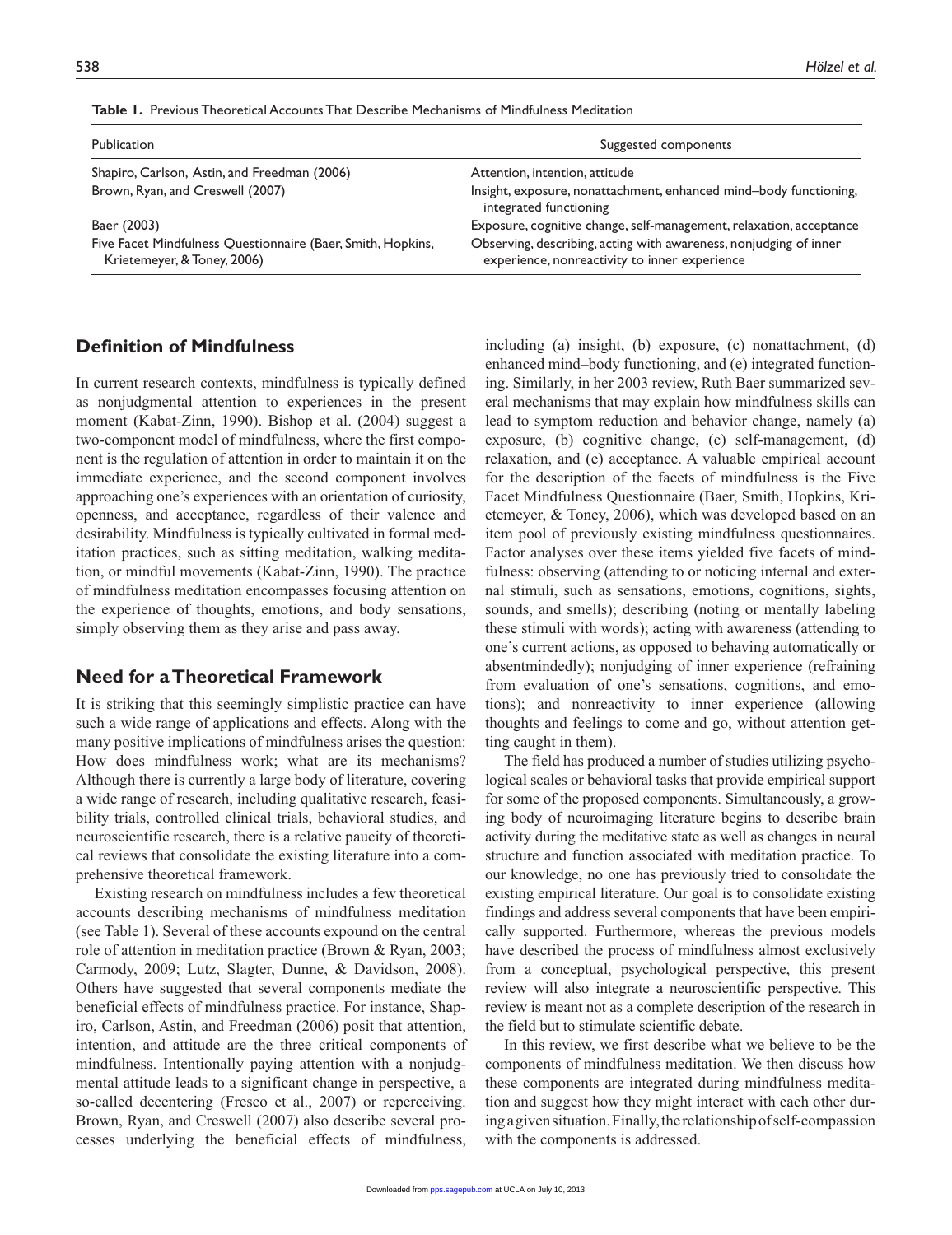| Mechanism                                                               | Exemplary instructions                                                                                                                                  | Self-reported and experimental<br>behavioral findings                                                                                                             | Associated brain areas                                                             |
|-------------------------------------------------------------------------|---------------------------------------------------------------------------------------------------------------------------------------------------------|-------------------------------------------------------------------------------------------------------------------------------------------------------------------|------------------------------------------------------------------------------------|
| I. Attention regulation                                                 | Sustaining attention on the<br>chosen object; whenever<br>distracted, returning attention<br>to the object                                              | Enhanced performance: executive<br>attention (Attention Network<br>Test and Stroop interference),<br>orienting, alerting, diminished<br>attentional blink effect. | Anterior cingulate cortex                                                          |
| 2. Body awareness                                                       | Focus is usually an object of<br>internal experience: sensory<br>experiences of breathing,<br>emotions, or other body<br>sensations                     | Increased scores on the Observe<br>subscale of the Five Facet Mind-<br>fulness Questionnaire; narrative<br>self-reports of enhanced body<br>awareness             | Insula, temporo-parietal<br>junction                                               |
| 3.1 Emotion regulation:<br>reappraisal                                  | Approaching ongoing emotional<br>reactions in a different way<br>(nonjudgmentally, with ac-<br>ceptance)                                                | Increases in positive reappraisal<br>(Cognitive Emotion Regulation<br>Questionnaire)                                                                              | (Dorsal) prefrontal cortex<br>(PFC)                                                |
| 3.2 Emotion regulation:<br>exposure, extinction, and<br>reconsolidation | Exposing oneself to whatever is<br>present in the field of aware-<br>ness; letting oneself be affected<br>by it; refraining from internal<br>reactivity | Increases in nonreactivity to inner<br>experiences (Five Facet Mind-<br>fulness Questionnaire)                                                                    | Ventro-medial PFC.<br>hippocampus, amygdala                                        |
| 4. Change in perspective on<br>the self                                 | Detachment from identification<br>with a static sense of self                                                                                           | Self-reported changes in self-con-<br>cept (Tennessee Self-Concept<br>Scale, Temperament and Char-<br>acter Inventory)                                            | Medial PFC, posterior<br>cingulate cortex, insula,<br>temporo-parietal<br>junction |

**Table 2.** Components Proposed to Describe the Mechanisms Through Which Mindfulness Works

## **Components of Mindfulness Meditation**

We believe that an array of distinct but interacting mechanisms are at play in producing the benefits of mindfulness meditation practice and propose that the combination of the following components—some of which have been identified in previous accounts—describe much of the mechanism of action through which mindfulness works:

- 1. Attention regulation
- 2. Body awareness
- 3. Emotion regulation, including
	- a. Reappraisal
	- b. Exposure, extinction, and reconsolidation
- 4. Change in perspective on the self

These components interact closely to constitute a process of enhanced self-regulation (Carver & Scheier, 2011; Vohs & Baumeister, 2004). However, the different components might come into play to varying degrees within any specific moment during mindfulness meditation. In the following sections, we address each of these components individually (see Table 2 for a list of the components and their characteristics).

#### *1. Attention regulation*

Many meditation traditions emphasize the necessity to cultivate attention regulation early in the practice (e.g., *samadhi* in

the Theravada Buddhist tradition [Hart, 1987]; *samatha* in Tibetan Buddhist traditions [Lutz, Dunne, & Davidson, 2007]; or *dharana* in Indian Yoga traditions [Vishnu Devananda, 1999]). They often recommend a focused attention meditation before moving on to other types of meditations later in the learning process, such as those that focus on cultivating positive emotions. In focused attention meditation ( HYPERLINK "" \l "bib148" \o "bib148" Lutz, Slagter, et al., 2008), attention is supposed to rest on a single object. Whenever the practitioner notices that the mind has wandered off, she or he returns it to the chosen object. A typical instruction for a focused attention meditation in the mindfulness meditation tradition is the following: "Focus your entire attention on your incoming and outgoing breath. Try to sustain your attention there without distraction. If you get distracted, calmly return your attention to the breath and start again" (Smith & Novak, 2003; p.77). Illustrating the effects of repeated practice of focused attention meditation, meditators report that the regular practice enables them to focus their attention for an extended period of time (Barinaga, 2003), and distractions disturb this focus less frequently during formal meditation practice and in everyday life. In accordance with such self-reports, a number of studies have empirically documented enhanced attentional performance in meditators (e.g., Jha et al., 2007; Slagter et al., 2007; Valentine & Sweet, 1999; van den Hurk, Giommi, Gielen, Speckens, & Barendregt, 2010).

*Behavioral findings on meditation and executive attention*. During focused attention meditation, distracting external events as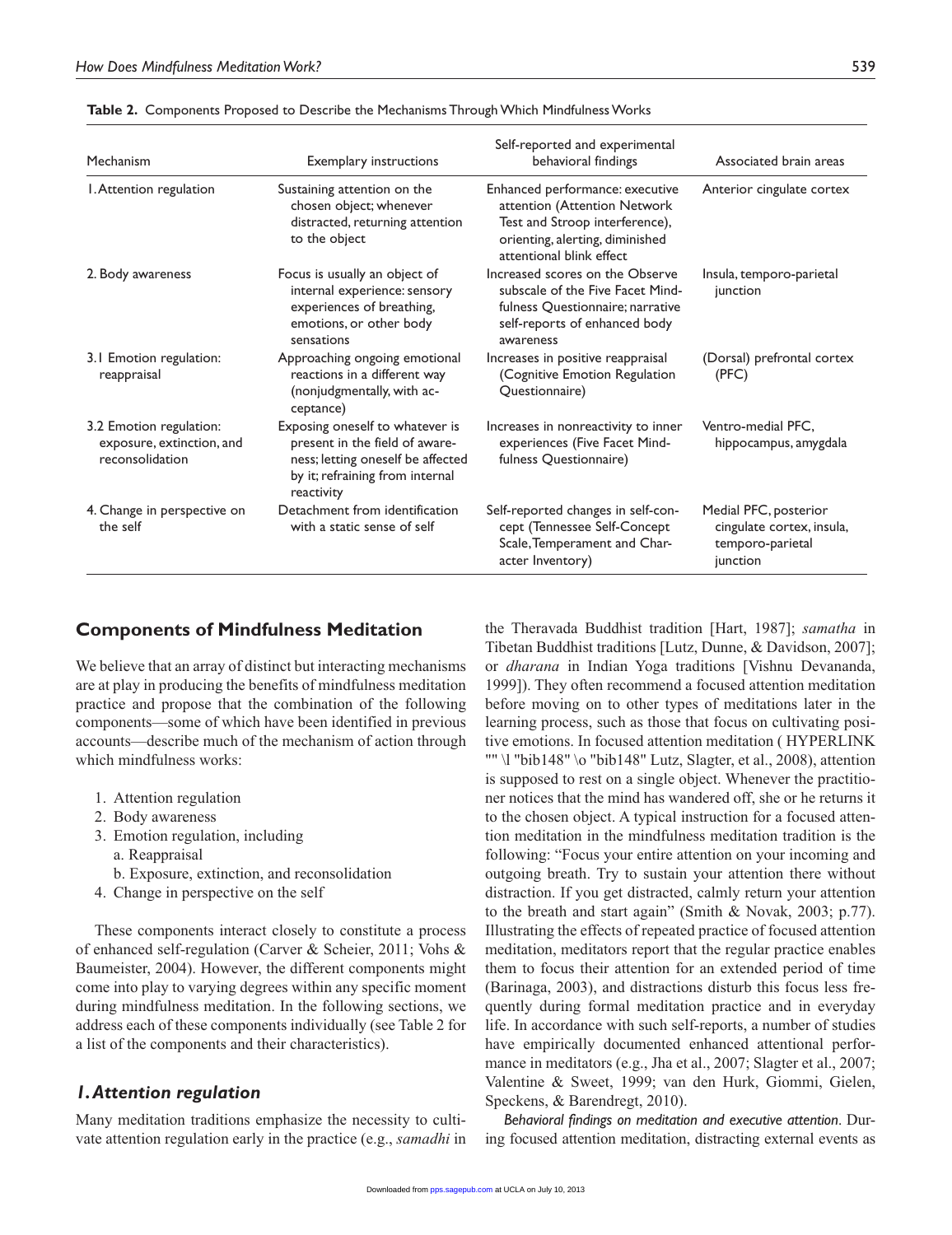well as memories or thoughts about future events represent conflicts to task goals. These are disregarded while the practitioner concentrates on the meditative object (e.g., the breath, body sensations, thoughts, emotions, a mantra, or visualization). Maintaining the focus of attention on a pursued object, while disregarding distractions, is referred to as conflict monitoring, or executive attention, and is one of the three attention networks proposed by Posner and Petersen (1990). One cognitive test that specifically measures executive attention is the executive attention task of the Attention Network Test (Fan, McCandliss, Sommer, Raz, & Posner, 2002). Two studies found that experienced meditators showed better performance on this executive attention task when compared with nonmeditators, as indicated by smaller error scores (Jha et al., 2007; van den Hurk et al., 2010) and lower reaction times (Jha et al., 2007). Additionally, a longitudinal study showed that only five days of meditation practice (Integrative Body–Mind Training) led to improvements on this test (Tang et al., 2007). Findings of the influence of mindfulness practice on executive attention using the classical Stroop task (Stroop, 1935) are mixed. Whereas one study did not find effects of an 8-week Mindfulness-Based Stress Reduction course on Stroop interference (Anderson, Lau, Segal, & Bishop, 2007), others using this test found lower Stroop interference in experienced meditators compared with controls (Chan & Woollacott, 2007; Moore & Malinowski, 2009) and a reduction in Stroop interference following a brief meditation intervention (Wenk-Sormaz, 2005).

*Neural mechanism of executive attention*. Neuroimaging research has established that the anterior cingulate cortex (ACC) enables executive attention (van Veen & Carter, 2002) by detecting the presence of conflicts emerging from incompatible streams of information processing. During meditation, when distracting external events or memories conflict with task goals, ACC activation may contribute to the maintenance of attention by alerting the systems implementing top-down regulation to resolve this conflict (van Veen & Carter, 2002). Together with the fronto-insular cortex, the ACC constitutes a network that is involved in switching between activations of different brain networks, thereby facilitating cognitive control (Sridharan, Levitin, & Menon, 2008). Neurons in these brain regions have specific properties that enable a rapid relay of control signals to multiple areas of the brain (Allman, Watson, Tetreault, & Hakeem, 2005) to initiate responses during cognitively demanding tasks (Sridharan et al., 2008).

*Neuroscientific findings on meditation practice*. Several neuroscientific studies have reported the ACC to be implicated in meditation (Cahn & Polich, 2006). Using functional MRI (fMRI), Hölzel et al. (2007) pursued the question of which brain region would be distinctly activated when meditators performed focused attention meditation. Compared with age-, gender-, and education-matched controls, experienced meditators showed greater activation in the rostral ACC (Hölzel et al., 2007), suggesting an effect of meditation practice on ACC activity. A similar effect (greater rostral ACC activation in meditators compared with controls) was

identified when individuals engaged in a mindfulness practice while awaiting unpleasant electric stimulation (Gard et al., 2010). Five days of Integrative Body–Mind Training may lead to greater activation of the rostral ACC during the resting state (Tang et al., 2009). Although ACC activation might initially be enhanced when acquiring greater attentional control, it might later decrease with higher levels of expertise, when the focus of attention is so steady that monitoring distractions becomes superfluous (Brefczynski-Lewis, Lutz, Schaefer, Levinson, & Davidson, 2007). In addition to these functional findings, structural MRI data also indicate that meditation practice might exert an influence on the ACC. Cortical thickness in the dorsal ACC was greater in experienced meditators compared with control subjects in an analysis of brain gray matter (Grant, Courtemanche, Duerden, Duncan, & Rainville, 2010), and 11 hr of Integrative Body– Mind Training led to an increase in white matter integrity in the ACC (Tang et al., 2010). In line with the assumption that ACC function is strengthened through concentrative meditation, electroencephalogram data document increased frontal midline theta rhythm during meditation (Aftanas & Golocheikine, 2002; Kubota et al., 2001). Frontal midline theta is associated with attention demanding tasks and presumably reflects ACC (and medial prefrontal cortex) activity (Asada, Fukuda, Tsunoda, Yamaguchi, & Tonoike, 1999).

*Clinical relevance*. The strengthening of attention regulation and accompanying ACC performance through mindfulness practice is especially promising for the treatment of disorders that suffer from deficiencies in these functions, such as attention-deficit/hyperactivity disorder (ADHD; e.g., Passarotti, Sweeney, & Pavuluri, 2010) or bipolar disorder (Fountoulakis, Giannakopoulos, Kovari, & Bouras, 2008). Although there is currently insufficient evidence to support the effectiveness of any type of meditation for ADHD (Krisanaprakornkit, Ngamjarus, Witoonchart, & Piyavhatkul, 2010), initial feasibility studies have shown promising effects on improvements in attention (Zylowska et al., 2008). Bipolar disorder is also associated with impairments in sustained attention and executive function, as has been established by a large number of empirical investigations (Ancin et al., 2010; Clark, Iversen, & Goodwin, 2002; Kolur, Reddy, John, Kandavel, & Jain, 2006; Kravariti et al., 2009; Maalouf et al., 2010). Neuroanatomical models of bipolar disorder propose a key role of the ACC, and a meta-analysis has confirmed volume changes in the ACC as well as state-dependent alterations in resting state activity in this region (Fountoulakis et al., 2008). Furthermore, ACC activation decreases during cognitive tasks in bipolar patients (Gruber, Rogowska, & Yurgelun-Todd, 2004). Mindfulness meditation practice might therefore be beneficial to ameliorate these deficits in cognitive functioning and accompanying ACC function by strengthening these skills in bipolar patients (Stange et al., in press). In line with this hypothesis, a few pilot studies have shown beneficial effects on symptoms in patients with bipolar disorder (Deckersbach et al., in press; Miklowitz et al., 2009; Williams et al.,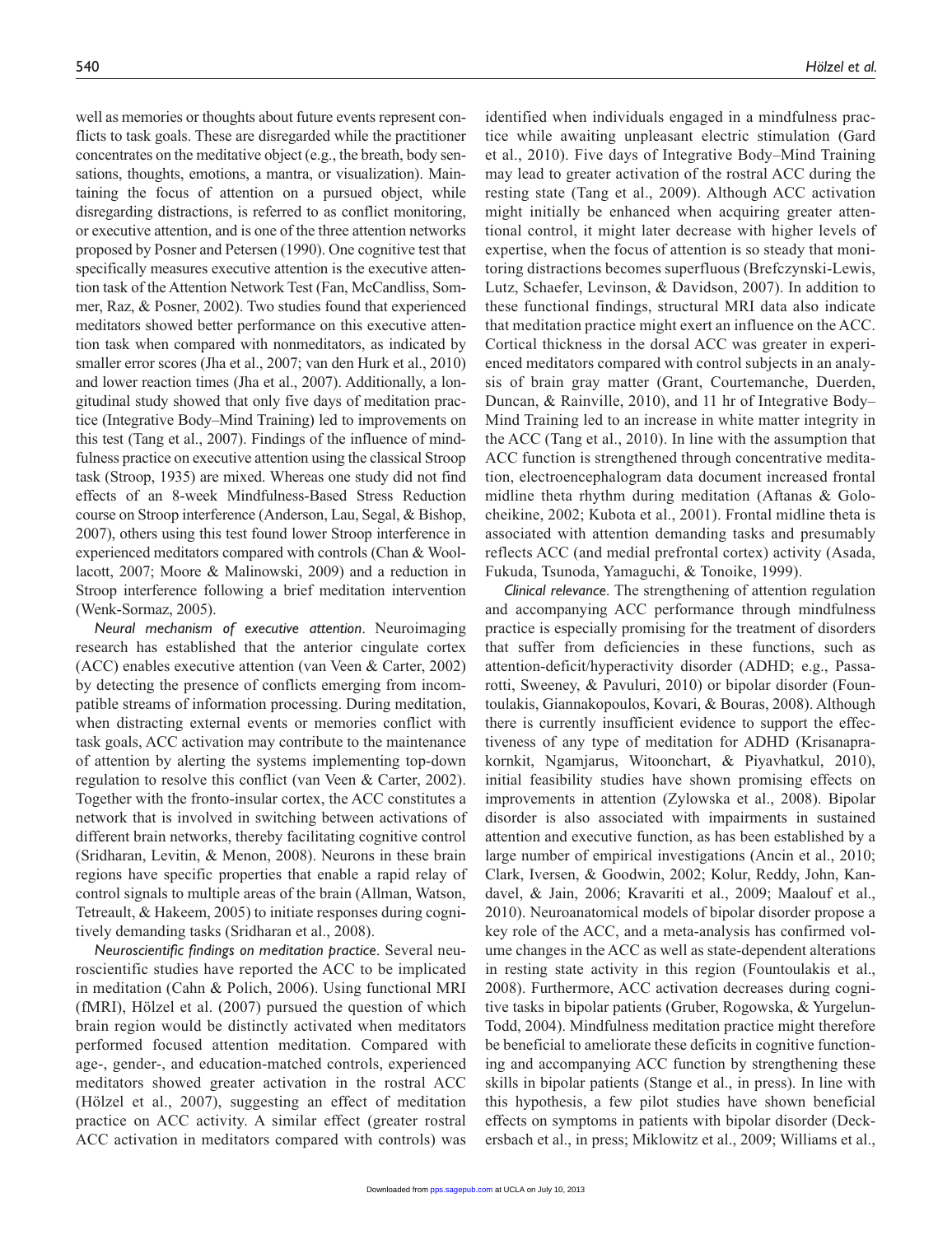2008). However, further research is needed to assess the effectiveness of mindfulness-based treatments on attention regulation in these disorders.

*Effects of meditation practice on further components of attention*. Aside from the documented improvements in executive attention through mindfulness, effects have also been reported on other attention capacities. Within the framework of the network components described by Posner and Petersen (1990), enhanced performance in "orienting" (directing and limiting attention to a subset of possible inputs) has been found following an 8-week mindfulness-based stress reduction course (Jha et al., 2007) and in experienced meditators, as compared with controls (van den Hurk et al., 2010). An improvement in "alerting" (achieving and maintaining a vigilant state of preparedness) was found in experienced meditators following a 1-month mindfulness retreat (Jha et al., 2007), as well as a 3-month samatha retreat (MacLean et al., 2010). At a neurobiological level, these findings may relate to functional changes in the dorsal and ventral attention systems (Corbetta & Shulman, 2002; Fox, Corbetta, Snyder, Vincent, & Raichle, 2006). These data suggest that early stages of mindfulness practice (represented by a short mindfulness course) may lead to improvement in the function of the dorsal attention system involved in orienting, and more intensive open monitoring meditation on a 1-month retreat may additionally result in improvements in the function of the ventral attention system involved in alerting.

Other types of attention tests have shown that 3 months of intensive mindfulness meditation lead to a smaller attentional blink effect (a lapse in attention following a stimulus within a rapid stream of presented stimuli) and modified distribution of brain resources (Slagter et al., 2007; also see van Leeuwen, Willer, & Melloni, 2009). Varying meditation practices will differentially affect these specific attentional components (see Lutz, Slagter, et al., 2008, for a review of focused attention versus open monitoring meditation). Future research is necessary to assess the impact of different types of meditation practice on these other attentional components.

Attention regulation—in particular conflict monitoring seems to be an important mechanism that is often developed early in mindfulness practice. A sufficient degree of attention regulation is necessary in order to stay engaged in meditation, as opposed to drifting off into day dreaming. Thus, successful attention regulation might be a building block for practitioners to also benefit from the other mechanisms of mindfulness practice, which will be described below. This connection between attention regulation and other mechanisms should be tested in future research.

#### *2. Body awareness*

Body awareness can be understood as the ability to notice subtle bodily sensations (Mehling et al., 2009). In mindfulness practice, the focus of attention is usually an object of internal experience: sensory experiences of breathing, sensory experiences related to emotions, or other body sensations. According

to Theravadan interpretations of Buddhist teachings, awareness of the body was taught as the first frame of reference (foundation of mindfulness). In Thanissaro Bhikkhu's translation of the Satipatthana Sutta (Bhikkhu, 2010), the Buddha guides the monks with the following meditation instructions:

In this way he [the monk] remains focused internally on the body in and of itself, or externally on the body in and of itself, or both internally and externally on the body in and of itself. Or he remains focused on the phenomenon of origination with regard to the body, on the phenomenon of passing away with regard to the body, or on the phenomenon of origination and passing away with regard to the body. Or his mindfulness that "There is a body" is maintained to the extent of knowledge and remembrance. And he remains independent, unsustained by (not clinging to) anything in the world. This is how a monk remains focused on the body in and of itself.

*Self-report findings*. Practitioners often self-report that the practice of attending to body sensations results in an enhanced awareness of bodily states and greater perceptual clarity of subtle interoception. In qualitative interviews, 10 experienced mindfulness meditators were asked what changes they experienced in their lives since they had begun meditating. Seven of the 10 meditators spontaneously reported that they noticed a more differentiated experience of body sensations, and four of them reported greater emotional awareness (Hölzel, Ott, Hempel, & Stark, 2006). Participants in a mindfulness-based stress reduction course further illustrate self-reported changes in body awareness, as measured by the Five Facet Mindfulness Questionnaire. Body awareness is represented in items of the Observe subscale of the questionnaire, which covers the awareness of body sensations (e.g., Item 1: "When I'm walking, I deliberately notice the sensations of my body moving"), hearing, smelling, seeing, interoceptions, thoughts, and emotions (e.g., Item 11: "I notice how foods and drinks affect my thoughts, bodily sensations, and emotions"). Participation in the mindfulness-based stress reduction course resulted in large increases in scores on this scale (Carmody & Baer, 2008).

*Behavioral findings*. Although meditation practitioners report improved capability for body awareness, to our knowledge there has been no empirical evidence to verify these claims. In fact, studies that tested this claim by assessing performance on a heartbeat detection task, a standard measure of resting interoceptive awareness, found no evidence that meditators had superior performance compared with nonmeditators (Khalsa et al., 2008; Nielsen & Kaszniak, 2006). However, awareness of heartbeat sensations is not emphasized during mindfulness practice and thus may not be the best index of the awareness cultivated by the practice of meditation. Further studies are needed that test other types of body awareness, such as tactile acuity, which has been shown to be superior in experienced Tai Chi practitioners compared with matched controls (Kerr et al., 2008).

*Neuroscientific findings: Functional neuroimaging*. A number of findings from the mindfulness neuroscience literature point to changes in the function and structure of brain regions related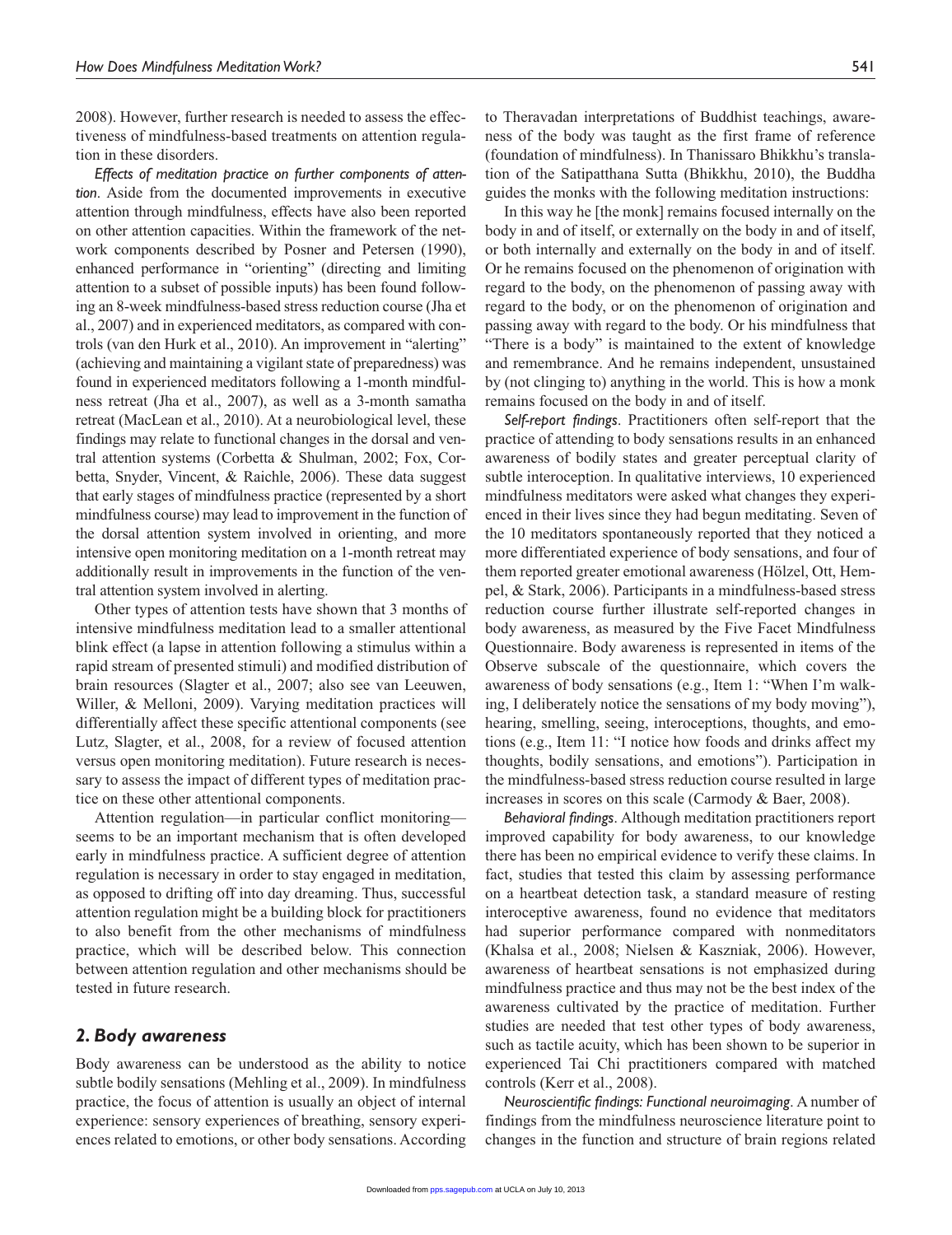to body awareness. The insula is commonly activated during tasks of interoceptive awareness (Craig, 2003), and its local gray matter volume correlates with interoceptive accuracy and visceral awareness (Critchley, Wiens, Rotshtein, Ohman, & Dolan, 2004). Insula activation has been found to be increased in individuals after a mindfulness-based stress reduction course (compared with individuals who had not practiced mindfulness) when they focused on their momentary experience (i.e., employed an experiential focus; Farb et al., 2007). This study also found increased activation of the secondary somatosensory area, which is relevant for the processing of exteroceptive sensory events. In another study, a group of participants that had undergone mindfulness training showed greater activation of the right insula when being presented with sad movie clips (Farb et al., 2010). Further neuroscien-

tific evidence along the same lines comes from studies on mindfulness in the context of pain. When presented with unpleasant stimuli during a mindful state, mindfulness meditators show stronger brain activation in the (posterior) insula and secondary somatosensory cortex (Gard et al., 2010). Similarly, mindfulness meditators more robustly activated the left anterior, posterior, and mid-insula as well as the thalamus (Grant, Courtemanche, & Rainville, 2010). The enhanced sensory processing has been suggested to represent increased bottomup processing of the stimulus, that is, awareness of the actual sensation of the stimulus as it is.

*Neuroscientific findings: Structural neuroimaging*. Two crosssectional studies comparing the gray matter morphometry of the brains of experienced meditators and controls showed that meditators had greater cortical thickness (Lazar et al., 2005) and greater gray matter concentration (Hölzel et al., 2008) in the right anterior insula. Although 8 weeks of mindfulness practice did not reveal changes in gray matter concentration in the insula (Hölzel et al., 2011), the same study did reveal that 8 weeks of practice led to increases in gray matter concentration in the temporo-parietal junction. It has been suggested that the temporo-parietal junction is a crucial structure for mediating the first-person perspective of bodily states (Blanke et al., 2005), or embodiment (Arzy, Thut, Mohr, Michel, & Blanke, 2006), and that impaired processing at the temporoparietal junction may lead to the pathological experience of the self, such as out-of-body experiences (Blanke & Arzy, 2005). Morphological changes in the temporo-parietal junction might be associated with an increased awareness of the experience of oneself within the body. Such changes seem to correspond with translations of meditation instructions ascribed to the historical Buddha (Bhikkhu, 2010): "His mindfulness that 'There is a body' is maintained to the extent of knowledge and remembrance."

*Body awareness and emotion regulation*. Body sensations have been ascribed a crucial role in the conscious experience of emotions (feelings), not only historically (James, 1884), but also currently (Bechara & Naqvi, 2004; Damasio, 1999, 2003). An increased awareness of the body's response to an emotional stimulus might thus lead to greater awareness of one's

own emotional life; in turn, an awareness of one's emotions is a precondition for being able to regulate those emotions. Helping individuals increase their body awareness can therefore be considered a relevant aspect in the treatment of psychological disorders. For example, a lack of awareness of internal experience—along with problems in emotion regulation—is a crucial problem for individuals with borderline personality disorder, and helping patients increase their internal awareness might be one key element in its treatment (Linehan, Armstrong, Suarez, Allmon, & Heard, 1991; Wupperman, Neumann, & Axelrod, 2008). Furthermore, the increase of body awareness is also relevant in the treatment of eating disorders (Hill, Craighead, & Safer, 2011) as well as substance abuse disorders. In a pilot study of 16 heroin users in early recovery, high levels of the Observe subscale of the Five Facet Mindfulness Questionnaire were associated with decreased heroin use among those at high risk for relapse (Schuman-Olivier, Albanese, Carlini, & Shaffer, 2011), suggesting a role for body awareness in the recovery process.

*Body awareness and empathy*. Internal awareness of one's own experience has also been suggested to be an important precondition for empathic responses. Accurate observations of the self are required for the appropriate understanding of others (Decety & Jackson, 2004). Self-report studies provide empirical support for the existence of this relationship. A higher level of mindful observation, as assessed with the Observe scale of the Kentucky Inventory of Mindfulness Skills (Baer, Smith, & Allen, 2004), has been found to be associated with more engagement in empathy (Dekeyser, Raes, Leijssen, Leysen, & Dewulf, 2008), as assessed with the Interpersonal Reactivity Index (Davis, 1980). Neuroscientific research shows that a subset of brain regions (namely, the insula and temporo-parietal junction) is impacted both in awareness of one's own body sensations and in social cognition and empathic responses (Singer et al., 2004). Enhanced function of these structures following mindfulness training might therefore also correspond to improved empathic responses and compassion attributed to meditation training (Shapiro, Schwartz, & Bonner, 1998). Supporting this assumption, research has found that Tibetan monks with over 10,000 hr of meditation experience showed greater activation of both regions during compassion meditation (a meditation that aims at cultivating feelings of empathy toward the suffering of other beings and the wish to alleviate their suffering) while they were presented with auditory stimuli of people suffering (Lutz, Brefczynski-Lewis, Johnstone, & Davidson, 2008).

To summarize, body sensations are a common object of attention during mindfulness meditation, and practitioners report improved body awareness. Although there have been no objective behavioral data supporting the increased awareness, neuroscientific data on mindfulness practice point to the modification of brain regions involved in first-person conscious experience of body awareness. The enhancement of body awareness might have relevance for affect regulation and empathic processes and thus may be particularly relevant in the mindfulness-based treatment of patients with such deficits.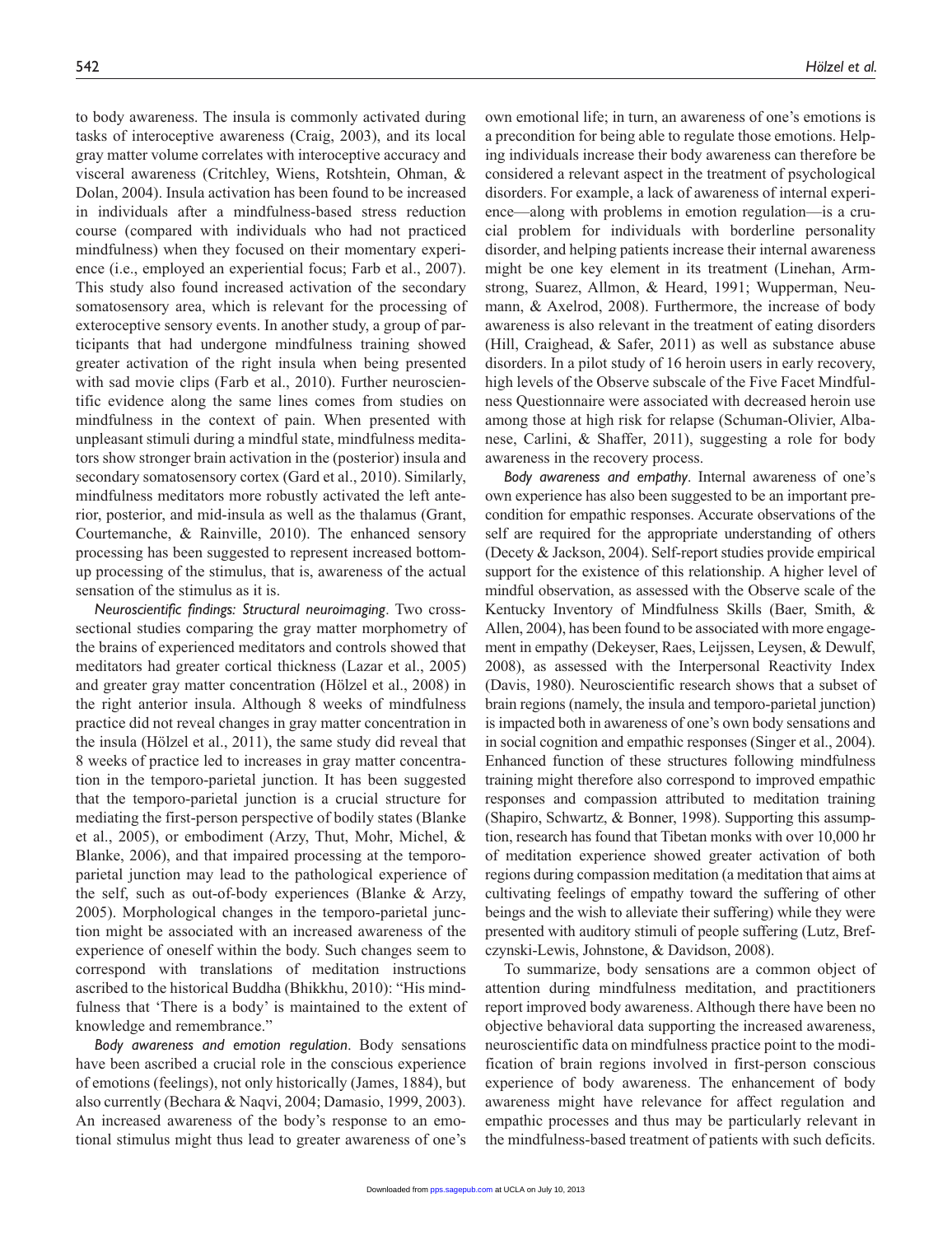Ongoing attempts to advance the development of instruments for the valid assessment of body awareness (Mehling et al., 2009) will help to further illuminate this connection.

#### *3. Emotion regulation*

In this section, we first describe the general findings regarding the effects of mindfulness on emotion regulation. Then we focus on two different emotion regulation strategies that seem to be involved in mindfulness, namely, reappraisal and extinction.

*Role of emotion regulation in meditation practice*. A growing body of literature suggests that mindfulness practice results in improvements in emotion regulation. Emotion regulation refers to the alteration of ongoing emotional responses through the action of regulatory processes (Ochsner & Gross, 2005). In Theravadan translations of Buddhist teachings, the alteration of emotional responses is addressed in the Satipatthana Sutta in terms of the overcoming of sorrow and distress as part of meditation practice:

This is the direct path for the purification of beings, for the overcoming of sorrow and lamentation, for the disappearance of pain and distress, for the attainment of the right method, and for the realization of Unbinding. . . . He [the monk] remains focused on feelings . . . mind . . . mental qualities in and of themselves—ardent, alert, and mindful—putting aside greed and distress with reference to the world. (Bhikkhu, 2010)

*Behavioral and peripheral physiological finding.* Studies from the field of mindfulness research have addressed improvements in emotion regulation through a variety of approaches, including experimental, self-report, peripheral physiological, and neuroimaging data. Healthy novices enrolled in a 7-week mindfulness training program showed a reduction in emotional interference (assessed as the delay in reaction time after being presented with affective versus neutral pictures) compared with those who followed a relaxation meditation protocol and those in a wait-list control group (Ortner et al., 2007). Both the mindfulness and relaxation meditation groups also displayed significant reductions in physiological reactivity during the task. Furthermore, in a group of long-term practitioners, participants with more mindfulness meditation experience showed less emotional interference than did less experienced practitioners. Studies using self-report data from healthy individuals have shown that mindfulness meditation decreased negative mood states (Jha, Stanley, Kiyonaga, Wong, & Gelfand, 2010), improved positive mood states, and reduced distractive and ruminative thoughts and behaviors (Jain et al., 2007). A questionnaire study investigating the immediate effects of brief (15-min) stress management interventions found that mindful breathing may help to reduce reactivity to repetitive thoughts (Feldman, Greeson, & Senville, 2010).

Physiological studies also support the proposition that meditation training leads to decreased emotional reactivity and facilitates a return to emotional baseline after reactivity. For example, experienced mindfulness meditators have shown a faster decrease in skin conductance in response to aversive stimuli (Goleman & Schwartz, 1976), as well as less enhancement of the startle response by aversive stimuli (Zeidler, 2007). An electroencephalogram study found that mindfulness-based stress reduction training led to increases in left-sided anterior brain activation after the course compared with a wait-list control group (Davidson et al., 2003). This pattern of lateralization has previously been associated with the experience of positive emotions (Davidson, 1992). Similarly, stronger relative left prefrontal activation was also recently found as a state effect in previously depressed individuals following a short practice of mindful breathing and loving kindness meditation (Barnhofer, Chittka, Nightingale, Visser, & Crane, 2010). These findings support the proposition that mindfulness practice has an effect on the physiological aspects of positive emotions and thus positively influences emotional processing.

*Neural mechanisms of emotion regulation.* During emotion regulation, prefrontal control systems modulate emotiongenerative systems, such as the amygdala, which is responsible for the detection of affectively arousing stimuli (Ochsner & Gross, 2005). More specifically, these prefrontal structures include dorsal regions of the lateral prefrontal cortex (PFC) that have been implicated in selective attention and working memory; ventral parts of the PFC implicated in response inhibition; the ACC, which is involved in monitoring control processes; and the dorso-medial PFC implicated in monitoring one's affective state (Modinos, Ormel, & Aleman, 2010; Ochsner & Gross, 2008). A typical pattern detected when individuals deliberately regulate affective responses is increased activation within the PFC and decreased activation in the amygdala (Beauregard, Levesque, & Bourgouin, 2001; Harenski & Hamann, 2006; Schaefer et al., 2002), suggesting that PFC projections to the amygdala exert an inhibitory top-down influence (Banks, Eddy, Angstadt, Nathan, & Phan, 2007; Davidson, Jackson, & Kalin, 2000).<sup>2</sup>

*Psychological disorders and emotion regulation.* A variety of psychological disorders are associated with reduced emotion regulation capacity (Cicchetti, Ackerman, & Izard, 1995; Davidson, 2000; Gross, 1998; Hayes, Wilson, Gifford, Follette, & Strosahl, 1996; Mennin, Heimberg, Turk, & Fresco, 2002). Disorders characterized by a deficit in emotion regulation are frequently associated with dysfunction in the frontallimbic network, that is, reduced prefrontal activation and exaggerated amygdala activation (e.g., depression, H. C. Abercrombie et al., 1998; borderline personality disorder, Silbersweig et al., 2007; bipolar disorder, Pavuluri, O'Connor, Harral, & Sweeney, 2007; social phobia, Phan, Fitzgerald, Nathan, & Tancer, 2006; obsessive-compulsive disorder,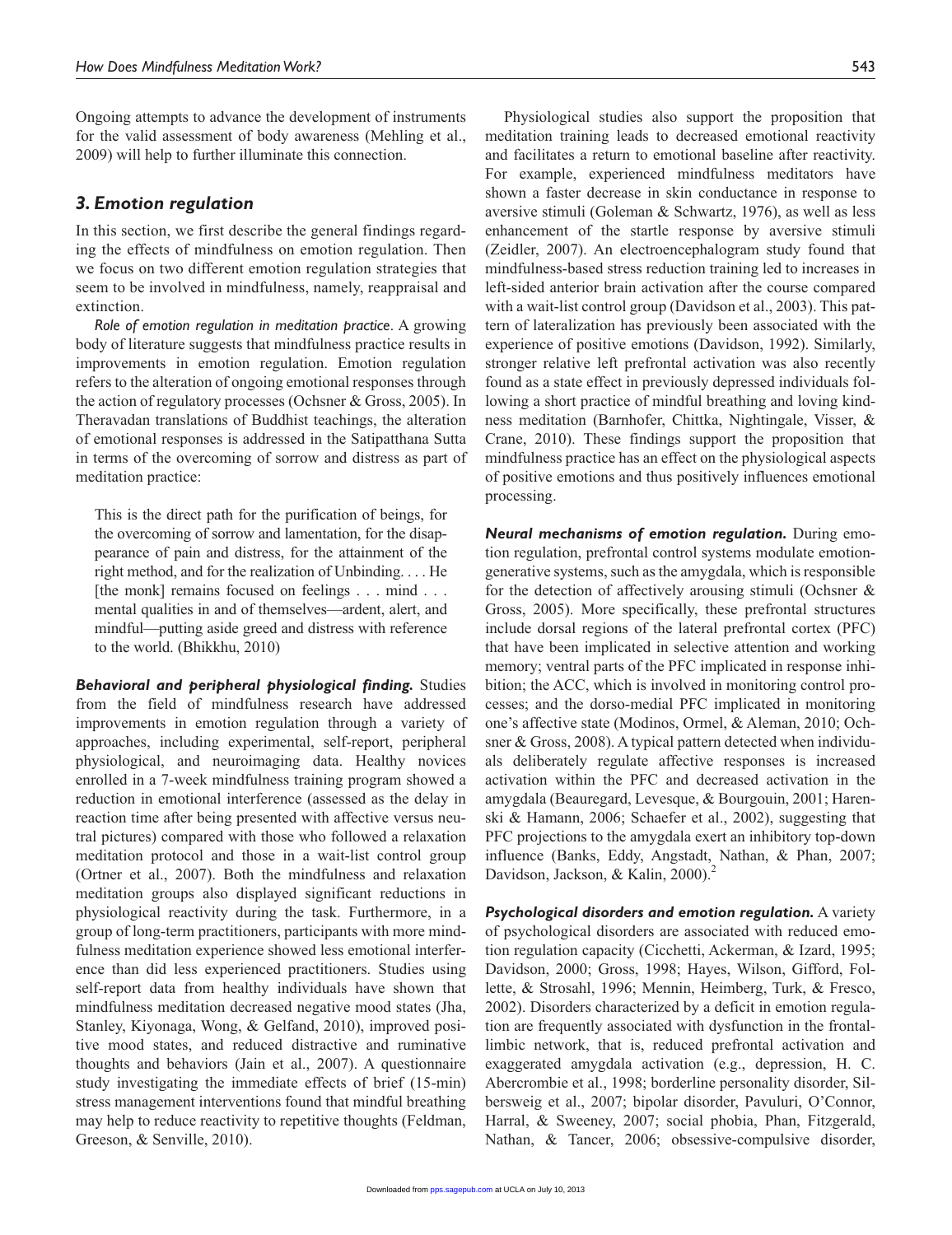et al., 2008; and trait anxiety, Etkin et al., 2004).

*Neuroscientific findings on mindfulness and emotion regulation.* In contrast to psychiatric disorders that are characterized by suboptimal or deficient emotion regulatory responses and corresponding abnormalities in brain activation patterns, a few neuroimaging studies have found increased prefrontal activation and improved prefrontal control over amygdala responses in association with mindfulness. The earliest evidence for the neurophysiological basis of differences in emotion regulation according to dispositional levels of mindfulness was found in a study that investigated the effect of dispositional (trait) mindfulness on brain activation while healthy participants labeled the affect of emotional facial expressions (Creswell, Way, Eisenberger, & Lieberman, 2007). Higher dispositional mindfulness, as measured by the Mindful Attention Awareness Scale, predicted (a) increased activation at multiple sites of the prefrontal cortex (including the ventromedial PFC, medial PFC, and ventrolateral PFC), (b) reduced amygdala activity, and (c) a stronger inhibitory association between amygdala activity and regions of the PFC.

Although the above mentioned study investigated dispositional mindfulness in individuals without any mindfulness training, other studies have reported evidence that mindfulness meditation involves activation of brain regions relevant for emotion regulation, and thus activation of these regions might be modified through mindfulness practice. During mindfulness meditation, experienced mindfulness meditators show greater activation in the dorso-medial PFC and rostral ACC compared with nonmeditators (Hölzel et al., 2007). After participants completed an 8-week mindfulness-based stress reduction course, Farb et al. (2007) found increased activity in participants' ventrolateral PFC, which the authors interpreted as augmented inhibitory control. Following participation in a mindfulness-based stress reduction course, social anxiety patients presented with negative self-beliefs showed a quicker decrease of activation in the amygdala as compared with measures taken before course completion (Goldin & Gross, 2010).

The observed improvements in emotion regulation associated with mindfulness practice likely underlie many of the positive effects of mindfulness practice on mental health. Indeed, improved emotion regulation underlies the beneficial effects of mindfulness practice on stress reduction (Garland, Gaylord, & Fredrickson, 2011) and on reductions of depressive symptoms (Shahar, Britton, Sbarra, Figueredo, & Bootzin, 2010).

*Different strategies of emotion regulation.* Although it seems well established that mindfulness has positive effects on emotion regulation, the exact processes underlying these improvements seem less clear. Emotion regulation is an umbrella term for a wide array of strategies for altering emotional responses. Here, we will consider some emotion

regulation strategies that might be influenced by mindfulness practice.

There are several proposed classifications for different kinds of emotion regulation (Ochsner & Gross, 2005; Parkinson & Totterdell, 1999). Ochsner and Gross (2005) have suggested a distinction between behavioral regulation (e.g., suppressing expressive behavior) and cognitive regulation. Cognitive regulation can rely on attentional control (e.g., selective inattention to emotional stimuli, performing distracting secondary tasks) or on cognitive change. Cognitive change strategies include the controlled regulation of an ongoing emotional response, such as *reappraisal* (i.e., reinterpreting the meaning of a stimulus to change one's emotional response to it) and *extinction* (stimulus-response reversal). As discussed in Section 1, attentional control plays a crucial role in mindfulness meditation. Whereas typical contemporary descriptions regard attentional control in emotion regulation as adaptive when attention is directed away from emotionally distressing material, mindfulness usually involves bringing attention to the stimulus. Keeping attention on an emotional reaction leads to a situation of exposure with a subsequent extinction process. Extinction plays a crucial role in producing the beneficial effects of mindfulness meditation and will be discussed in detail below. The following section explores the role of reappraisal.

*Reappraisal.* Reappraisal has been suggested to be one of the ways in which emotion gets regulated during mindfulness. Garland et al. (2011) described mindful emotion regulation as "positive reappraisal," or the adaptive process through which stressful events are reconstrued as beneficial, meaningful, or benign (e.g., thinking that one will learn something from a difficult situation). A very recent self-report study showed that mindfulness practice leads to increases in positive reappraisal and that these increases mediate an improvement in stress levels (Garland et al., 2011).

*Neuroscientific findings.* Cognitive reappraisal of aversive stimuli has been found to coincide with activity in the dorsolateral PFC, orbitofrontal PFC, and ACC (Eippert et al., 2007; Ochsner, Bunge, Gross, & Gabrieli, 2002; Ochsner et al., 2004), and dorsal PFC activity has been found to go along with reappraisal success (Modinos et al., 2010; Wager, Davidson, Hughes, Lindquist, & Ochsner, 2008). Thus, whereas extinction processes may depend more upon ventral frontal systems (such as the ventromedial PFC) that are directly connected with the subcortical systems (see *Exposure, extinction, and reconsolidation* for details), reappraisal may depend more on dorsal frontal systems (Ochsner & Gross, 2008).

To investigate the neural correlates of dispositional mindfulness in the context of reappraisal, Modinos et al. (2010) assessed fMRI study participants' individual differences in dispositional mindfulness with the Kentucky Inventory of Mindfulness Skills and asked the participants to either attend to or reappraise negative pictures. Findings showed that levels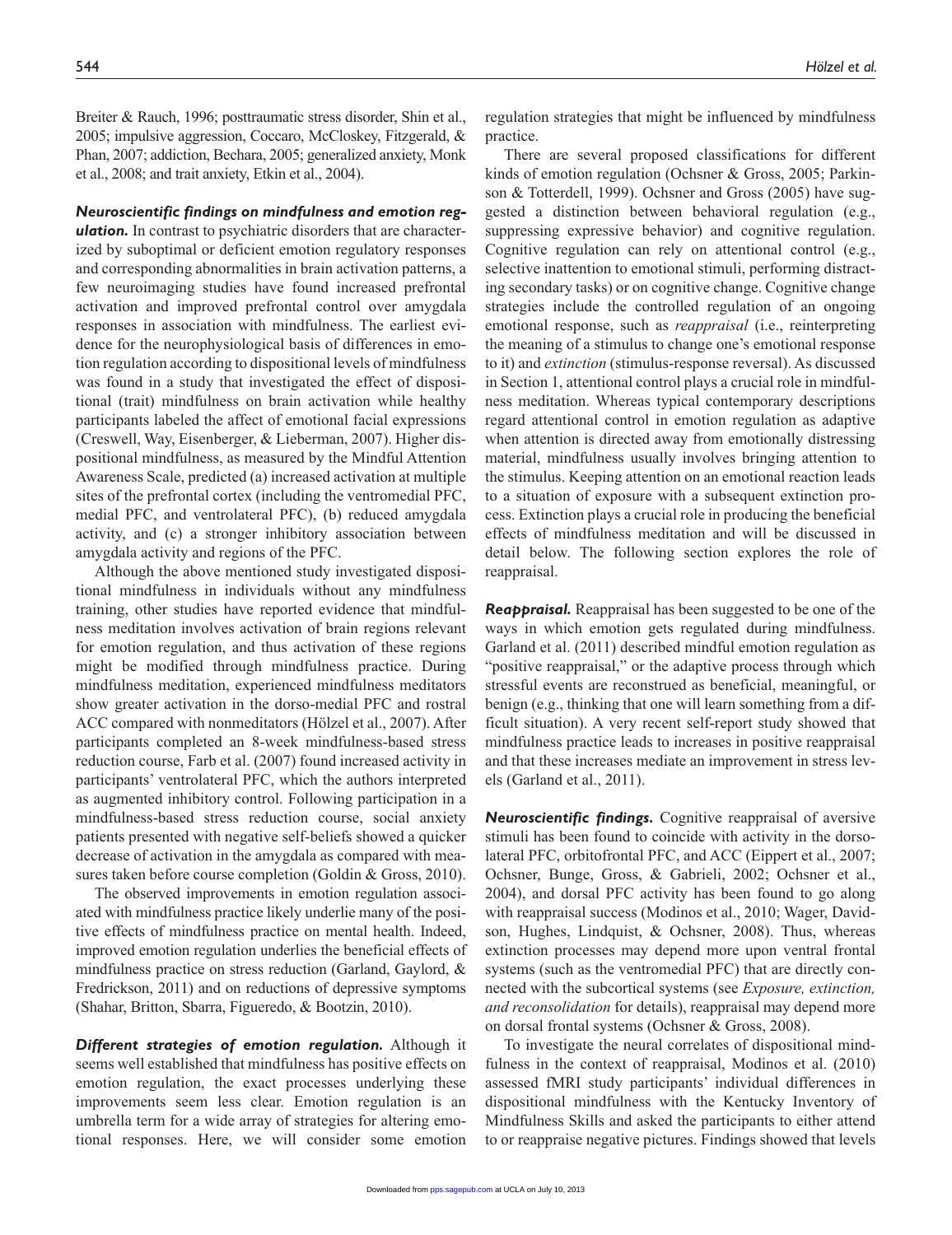of dispositional mindfulness were positively correlated with activations in the left and right dorsomedial PFC during the reappraisal condition. Therefore, trait mindfulness seems to be positively associated not only with reappraisal success but also with increased activation in brain regions that support this kind of emotion regulation.

*Does mindfulness involve reappraisal or nonappraisal?*  Although the above findings suggest increased "reappraisal" related to mindfulness (Garland et al., 2011), there also seems to be some inconsistency in the literature. Other work has identified decreased cognitive control associated with mindfulness meditation, interpreted as nonappraisal. As mentioned earlier in the section on body awareness, experienced meditators, when presented with unpleasant or painful stimuli during a mindful state (Gard et al., 2010) or a baseline state (Grant, Courtemanche, & Rainville, 2011) showed enhanced sensory processing, that is, increased bottom-up processing of the stimulus. At the same time, decreased prefrontal activation was observed in meditators in both studies when they were presented with the painful stimuli. These findings were explained with a decrease in top-down control, representing a lack of reappraisal.

This discrepancy brings to light a question: Does emotion regulation during mindfulness involve cognitive control (and corresponding prefrontal engagement), or is it characterized instead by its absence? Whereas the acceptance of one's emotional response is characterized by the absence of active cognitive control over the emotional reaction, bringing mindful awareness to emotional responses might initially require some cognitive control, in order to overcome habitual ways of internally reacting to one's emotions. Although currently speculative, it seems possible that the degree of meditation expertise of the individual might be relevant when considering the question of whether mindfulness involves cognitive control or its absence. Whereas beginners might require more active cognitive regulation in order to approach ongoing emotional reactions in a different way and might therefore show greater prefrontal activation, expert meditators might not employ this prefrontal control. Rather, they might use different strategies; they may have automated an accepting stance toward their experience so they no longer require cognitive control efforts, and they could have different baseline blood flow as a consequence of plastic processes. A similar interpretation has previously been suggested by Brefczynski-Lewis et al. (2007) in regard to attentional control.

To summarize, several studies have demonstrated improvements in emotion regulation associated with mindfulness. Psychological disorders characterized by problems in emotion regulation, such as mood disorders, anxiety disorders, or borderline personality disorder, can benefit from the enhancement of emotion regulation capacities. Different emotion regulation strategies might show improvements following mindfulness practice. Some studies have conceptualized the improved emotion regulation associated with mindfulness practice as "positive reappraisal," and correspondingly, studies find enhanced brain activity in multiple prefrontal regions involved in cognitive change strategies. However, other studies have conceptualized the changes as "nonappraisal" and have identified decreased brain activity in prefrontal regions. Further research is needed to test the hypothesis that the amount of required prefrontal control decreases with increased expertise. In the following section, we will turn toward exposure, extinction, and reconsolidation as a further mechanism of action of mindfulness meditation.

*Exposure, extinction, and reconsolidation.* During mindfulness, practitioners expose themselves to whatever is present in the field of awareness, including external stimuli as well as body sensations and emotional experiences. They let themselves be affected by the experience, refraining from engaging in internal reactivity toward it, and instead bringing acceptance to bodily and affective responses (Hart, 1987). Practitioners are instructed to meet unpleasant emotions (such as fear, sadness, anger, and aversion) by turning towards them, rather than turning away (Santorelli, 2000). Those people who are new to meditation often initially find this process counterintuitive, but many practitioners discover that the unpleasant emotions pass away and a sense of safety or well-being can be experienced in their place.

Parallels between the process described here and exposure therapy are evident. Exposure therapy is a highly effective behavioral therapy technique for reducing fear and anxiety responses (Chambless & Ollendick, 2001). Its core element is to expose patients to fear-provoking stimuli and prevent their usual response in order for them to extinguish the fear response and to instead acquire a sense of safety in the presence of the formerly feared stimuli (Öst, 1997). Clinical studies on exposure therapy show that access to safety behaviors can interfere with the beneficial effects of an exposure situation (Lovibond, Mitchell, Minard, Brady, & Menzies, 2009; Salkovskis, Clark, Hackmann, Wells, & Gelder, 1999; Wells et al., 1995). Safety behaviors include not only overt behavior (such as avoiding eye contact in social phobia) but also cognitive avoidance. Mindfulness meditation includes refraining from engaging in cognitive avoidance or other safety behaviors by using enhanced attention regulation skills, thereby maximizing the exposure to the experienced emotion.

Additionally, meditation is often associated with high levels of relaxation in the form of increased parasympathetic tone and decreased sympathetic activity (Benson, 2000). Peripheral physiological changes have been observed with some consistency (but see Shapiro, 1982), including decreased heart rate (Zeidan, Johnson, Gordon, & Goolkasian, 2010), decreased blood pressure (de la Fuente, Franco, & Salvator, 2010), decreased cortisol levels (Carlson et al., 2007), decreased breathing rate (Lazar et al., 2005), lowered oxygen and carbon dioxide consumption (Young & Taylor, 1998), decreased skin conductance response (Austin, 2006), and decreased muscle tension (Benson, 2000). Since extinction mechanisms are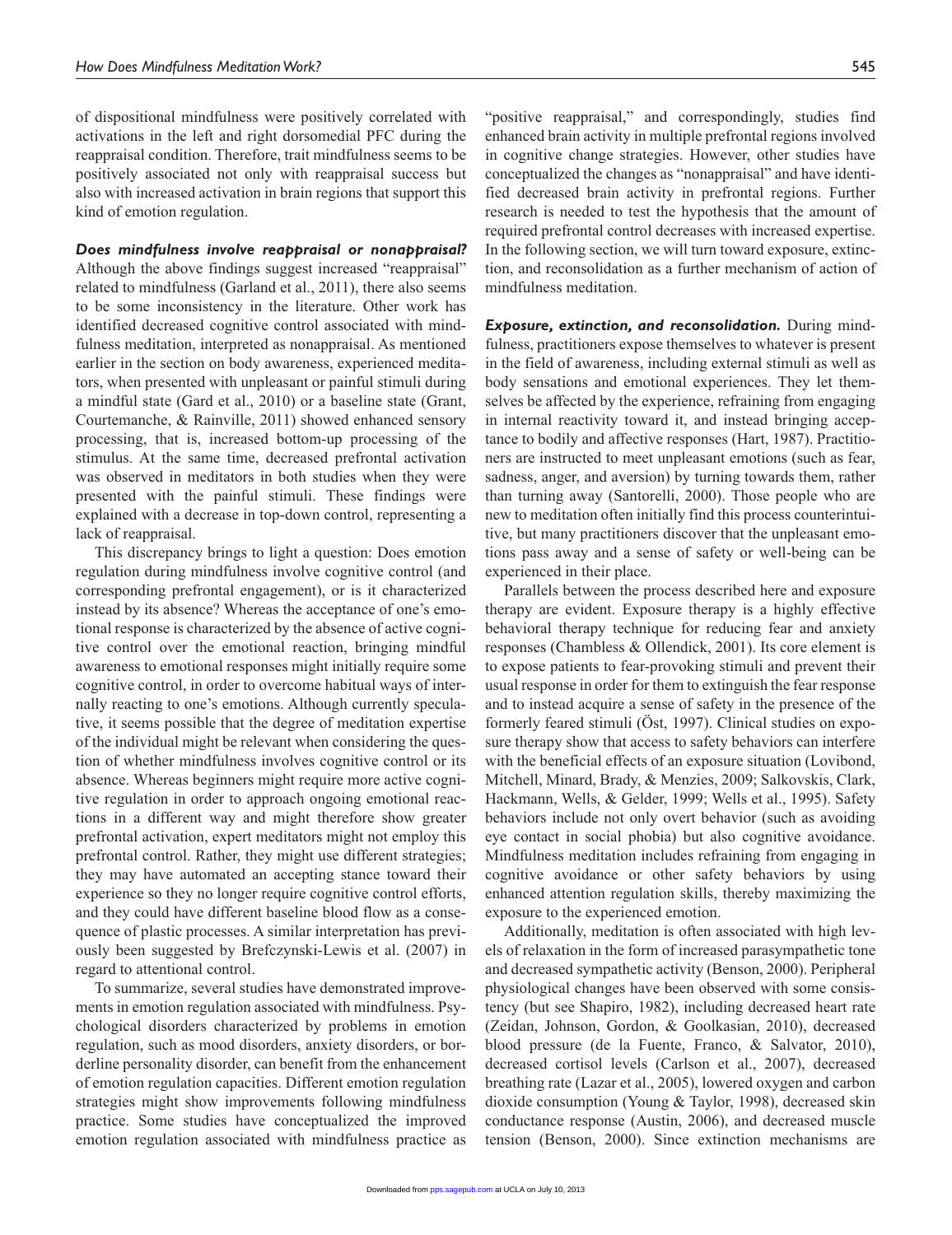thought to be supported by the experience of a state of relaxation while the individual encounters the feared stimuli (Wolpe, 1958), the relaxation component of meditation might serve to maximize the effects of the extinction process.

In the Five Facet Mindfulness Questionnaire, the capacity to expose oneself to internal experience without reactivity is captured in the Non-Reactivity to Inner Experience Scale. Example items are "In difficult situations, I can pause without immediately reacting" (Item 21), or "When I have distressing thoughts or images I am able just to notice them without reacting" (Item 29). With completion of a mindfulness-based stress reduction course, scores on this scale increase with large effect sizes (Carmody & Baer, 2008), corroborating the theory that mindfulness practice leads to the self-perception of decreased reactivity. This likely is a mechanism for facilitating exposure.

*Fear conditioning, extinction, and reconsolidation.* The process of fear extinction has been studied extensively in the context of conditioned fear. Fear conditioning is a learning process in which a neutral conditioned stimulus (e.g., a tone) is paired with an aversive unconditioned stimulus (e.g., a shock). After a few pairings, the presentation of the conditioned stimulus comes to also elicit various fear responses (e.g., freezing in animals; sympathetic arousal in humans). Repeated presentations of the conditioned stimulus in the absence of the unconditioned stimulus result in the extinction of the conditioned responses. Extinction does not erase the initial association between conditioned and unconditioned stimuli but is thought to form a new memory trace (Quirk, 2002; Rescorla, 2001) or reconsolidate the old memory with new contextual associations (Inda, Muravieva, & Alberini, 2011; Nader & Einarsson, 2010; Rossato, Bevilaqua, Izquierdo, Medina, & Cammarota, 2010). After extinction training, extinction memory is thought to compete with conditioned memory for control of fear expression (Myers & Davis, 2007). Recent research has shown that successful extinction memory reliably differentiates healthy from pathological conditions (Holt et al., 2009; Milad et al., 2008). Extinction learning and its retention may thus be a critical process in the transformation of maladaptive states. It allows individuals to learn not to have a fear response to neutral stimuli, when there is no adaptive function for the fear response. Rather, individuals can flexibly elicit other more adaptive emotional and behavioral responses.

*Neural mechanisms of fear extinction and extinction retention.* Recent fMRI research on fear conditioning has identified a network of brain regions that are crucial for the extinction of conditioned fear responses and its retention. As outlined below, this network seems to strengthen through mindfulness practice. The ventromedial prefrontal cortex (vmPFC) has been shown to be important for the successful recall of the extinction (Milad & Quirk, 2002; Morgan, Romanski, & LeDoux, 1993; Quirk, Russo, Barron, & Lebron, 2000), with the magnitude of vmPFC activation (Milad et al., 2007) and the cortical thickness of the vmPFC (Milad et al.,

2005) positively correlated with extinction recall. In addition, hippocampal activation has also been found to be involved in fear extinction recall. Functional connectivity analysis reveals that the vmPFC and hippocampus work in concert during extinction recall to inhibit fear, suggesting that they comprise a network that mediates the expression of extinction memory in the appropriate context (Milad et al., 2007). Hippocampal activation during extinction recall is likely related to signaling the extinguished context (contextual safety; Corcoran, Desmond, Frey, & Maren, 2005; Corcoran & Maren, 2001). The amygdala has been implicated in both human and animal studies as playing a crucial role during the acquisition and expression of conditioned fear (Davis & Whalen, 2001; LeDoux, 2000; Pare, Quirk, & Ledoux, 2004; Phelps & LeDoux, 2005), including the detection of stressful and threatening stimuli and the initiation of adaptive coping responses (Hasler et al., 2007). When individuals regulate their emotions, the amygdala is thought to be down-regulated by the vmPFC and hippocampus (Banks et al., 2007; Davidson et al., 2000; Milad, Rauch, Pitman, & Quirk, 2006), both of which have extensive connections with the amygdala. This inhibition of the amygdala serves to suppress fear (Milad et al., 2006; Rauch, Shin, & Phelps, 2006), thereby allowing control over behavioral reactions to emotions (Price, 2005). Deficits in fear extinction are thought to be related to a number of psychiatric disorders, and neuroimaging studies have shown that the aforementioned structures are dysfunctional in several psychiatric disorders, such as posttraumatic stress disorder (Milad et al., 2009), schizophrenia (Holt et al., 2009), and depression (Anand et al., 2005).

*Effects of meditation practice on the neural network underlying extinction.* There is recent evidence from anatomical MRI studies that the aforementioned brain regions show structural changes following mindfulness meditation training. Cross-sectional studies comparing mindfulness meditators and nonmeditators found that meditators showed greater gray matter concentration in the hippocampus (Hölzel et al., 2008; Luders, Toga, Lepore, & Gaser, 2009). Furthermore, Hölzel et al. (2011) recently observed that structural changes in the hippocampus were detectable within a period of only 8 weeks in participants that underwent mindfulnessbased stress reduction, and Hölzel et al. (2008) found that cumulative hours of meditation training were positively correlated with gray matter concentration in the vmPFC in experienced meditators. In a longitudinal study enrolling participants in an 8-week mindfulness-based stress reduction course, Hölzel et al. (2010) found an impact of the stressreducing effects of mindfulness meditation on the amygdala; the greater the decrease in participants' scores on perceived stress over the 8 weeks, the greater a decrease they showed in gray matter concentration in the right amygdala. Modified gray matter concentration in these regions that is dependent on meditation training might potentially be related to the improved ability to regulate emotional responses. Furthermore, fMRI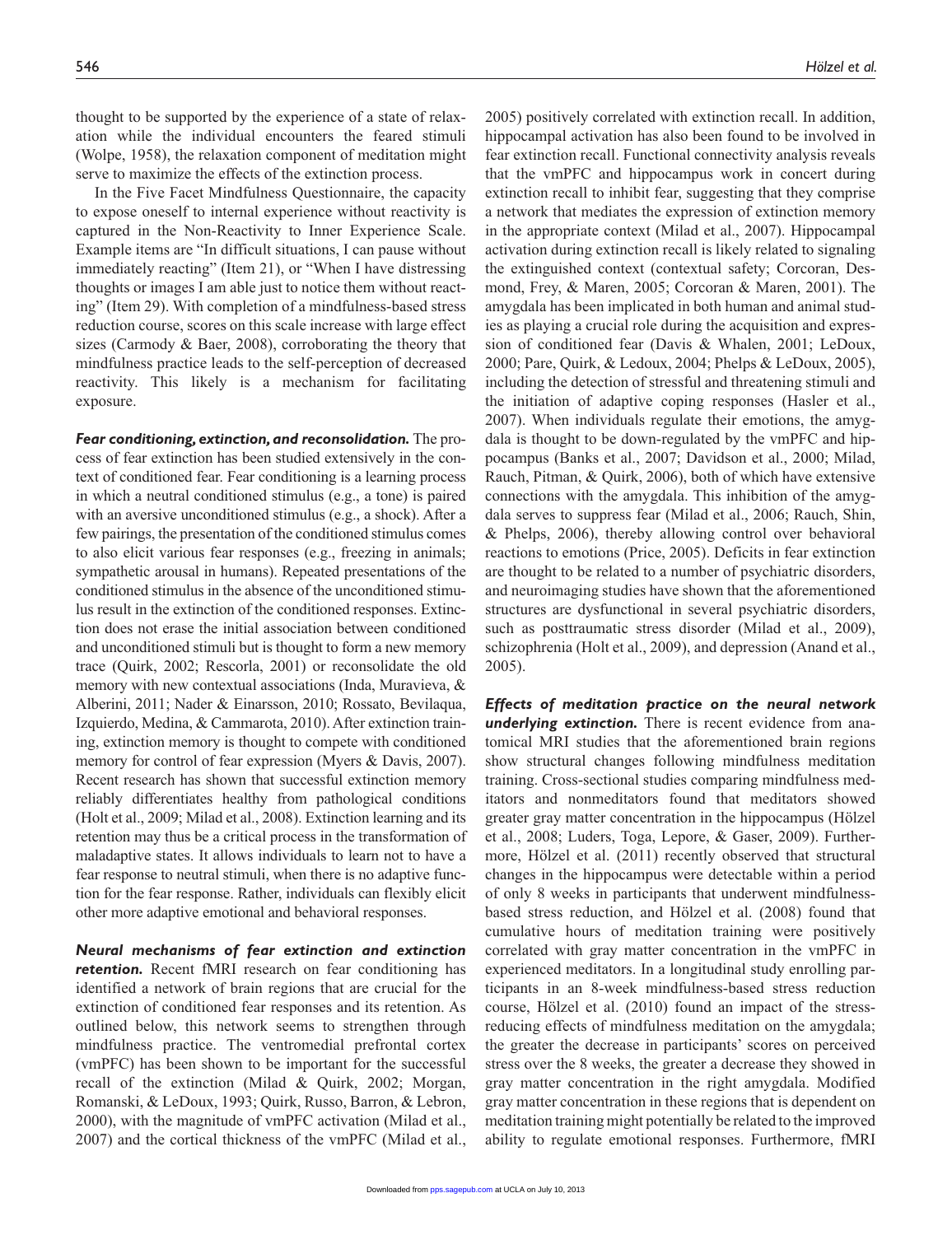studies show that meditation involves activation of the hippocampus and medial PFC (Lazar et al., 2000; Lou et al., 1999; Newberg et al., 2001), suggesting that regular meditation practice enhances the function of these brain regions. Additionally, for those with social anxiety disorder, amygdala activation is reduced following 8 weeks of mindfulness practice (Goldin & Gross, 2010). There thus appear to be striking similarities in the brain regions being influenced by mindfulness meditation and those involved in mediating fear extinction. These findings suggest that mindfulness meditation could directly influence one's capacity to extinguish conditioned fear by enhancing the structural and functional integrity of the brain network involved in safety signaling. The neuroscientific considerations described here support the previously held view that extinction might contribute to some of the beneficial effects of mindfulness practice (Baer, 2003; Brown et al., 2007).

*The impact of extinction processes within meditation*  **practice.** The role of extinction processes in the improvements following mindfulness-based treatments is most obvious in the treatment of anxiety disorders, which have reliably been found to benefit from mindfulness practice (Kabat-Zinn et al., 1992; Kimbrough, Magyari, Langenberg, Chesney, & Berman, 2010; Roemer et al., 2008). Nonreactivity and the successive extinction mechanism presumably also play a crucial role in the stress-reducing effects of mindfulness and might mediate decreased perceived stress scores (Carmody & Baer, 2008; Chang et al., 2004). They might also be highly relevant for the benefits of mindfulness in the treatment of substance abuse (Brewer et al., 2009). Beyond that, exposure is pursued toward whatever emotions present themselves, including sadness, anger, and aversion, as well as pleasant emotions, such as happiness. We therefore suggest that extinction is effective during all of these emotional experiences, leading to an overwriting of previously learned stimulusresponse associations. Buddhist teachings claim that the nonclinging to unpleasant and pleasant experiences leads to liberation (Olendzki, 2010). Framed in Western psychological terminology, one could say that nonreactivity leads to unlearning of previous connections (extinction and reconsolidation) and thereby to liberation from being bound to habitual emotional reactions.

## *4. Change in perspective on the self*

The essence of Buddhist psychology lies in the teaching that there is no such thing as a permanent, unchanging self (Olendzki, 2010). Rather, the perception of a self is a product of an ongoing mental process. This perception reoccurs very rapidly in the stream of mental events, leading to the impression that the self is a constant and unchanging entity. The self is experienced as being the one who inhabits the body, being the one who is thinking the thoughts, being the one experiencing emotions, and being the agent of actions; having free will

(Olendzki, 2010). When internal awareness becomes enhanced through meditation, meditators report that they can observe mental processes with increasing clarity (cf. MacLean et al., 2010) and increasing temporal resolution. Within this enhanced clarity, the process of a repeatedly arising sense of self becomes observable to the meditator through development of metaawareness. Meta-awareness is a form of subjective experience and executive monitoring, in which one takes a nonconceptual perspective as a distributed form of attention toward the contents of conscious experience and the processes involved. Meta-awareness is not entangled in the contents of awareness (Deikman, 1982; Raffone & Pantani, 2010; Varela, Thompson, & Rosch, 1991) and facilitates a detachment from identification with the static sense of self. Rather than as a static entity or structure, the sense of self can be experienced as an event (Olendzki, 2006). It has been postulated that paying close attention to the transitory nature of this sense of self leads to the "deconstruction of the self" (Epstein, 1988). The Dalai Lama describes the resulting understanding that practitioners reach: "This seemingly solid, concrete, independent, selfinstituting I under its own power that appears actually does not exist at all" (Gyatso, 1984, p.70). In place of the identification with the static self, there emerges a tendency to identify with the phenomenon of "experiencing" itself. $3$ 

From a Buddhist perspective, identification with the static sense of self is the cause of psychological distress, and disidentification results in less afflictive experience and the freedom to experience a more genuine way of being (Olendzki, 2010). As the psychologist Jack Engler (2004) puts it:

When it is realized that no self is to be found in the elements of our experience, it begins the process of liberation. Understanding that our sense of "I" is not as solid, permanent, or substantial as we habitually hold it to be ultimately uproots clinging, attachment, and hostility. Understanding this burns up the fuel that runs our repetitive habits. Those who have understood this report a sense of spacious lightness and freedom. They exhibit deep concern and tenderness for others.

According to Buddhist philosophy, a change in perspective on the self is thus the key in the process to enduring forms of happiness.

Whereas more advanced meditation practices are required to experience this drastic disidentification from the static sense of self, a de-identification from some parts of mental content is often experienced even in the earliest stages of meditation practice. In mindfulness practice, all experiences are observed as they arise and pass. By closely observing the contents of consciousness, practitioners come to understand that these are in constant change and thus are transient. The mindful, nonjudgmental observation fosters a detachment from identification with the contents of consciousness. This process has been termed "reperceiving" or "decentering" (Carmody, Baer, Lykins, & Olendzki, 2009; Fresco et al., 2007; Shapiro et al., 2006) and has been described as the development of the "observer perspective" (Kerr, Josyula, & Littenberg, 2011). We suggest that although this stage is not yet the full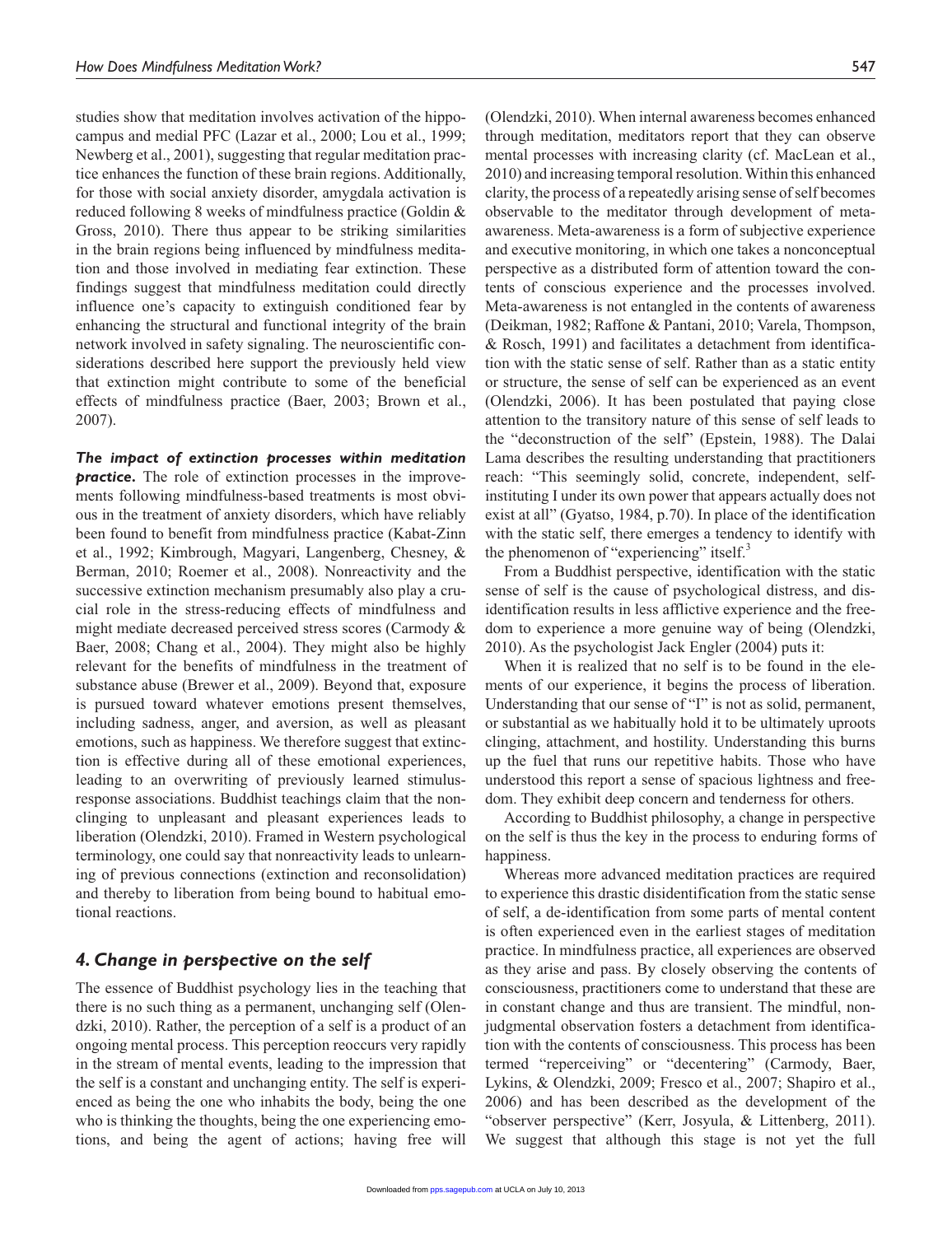disidentification from a static and unchanging self described above, it is a change in perspective about the sense of self and an alteration in first-person subjective experience.

Philosophical considerations, theoretical accounts, and experiential reports ascribe to the change in the perspective on the self a crucial role for development and maturity in meditation. However, perspective on the self is rather difficult to operationalize, and little empirical research has been published that documents these types of changes following mindfulness meditation. This area of research could benefit from the introduction of clear and consistent definitions of selfrelated processes as well as terms that until now have been applied inconsistently among various authors and disciplines (e.g., I, me, ego, self, etc.). Although a clarification of the definitions, theories, and conceptualization is far beyond the scope of this article and is not its focus (but see Legrand  $& Ruby,$ 2009, and Strawson, 2000), we summarize the few self-report and neuroimaging studies that touch on a change in the perspective on the self through mindfulness practice.

*Self-report findings*. Self-report studies have begun to document the experienced changes in perspective on the self following mindfulness practice. In a qualitative analysis of diaries, Kerr and colleagues focused on the development of an "observing self," or meta-perspective on experience, and have described how participants experience this shift over the course of an 8-week mindfulness-based stress reduction course (see Kerr et al., 2011, for a description of participants' selfreports). Questionnaire studies have also documented changes in individuals' self-concept following mindfulness meditation practice. Participants' self-reports of internal and external aspects of self-representation (assessed with the Tennessee Self Concept Scale; Roid & Fitts, 1988) showed highly significant changes on almost all of the subscales after completion of a 7-day mindfulness retreat (Emavardhana & Tori, 1997). Changes can be summarized as a more positive selfrepresentation, more self-esteem, and higher acceptance of oneself. A cross-sectional study (Haimerl & Valentine, 2001) that examined the Self-Concept scales of the Temperament and Character Inventory (Cloninger, Svrakic, & Przybeck, 1993) of Buddhist meditators with varying levels of meditation experience found that increased meditation experience was associated with positive development on each of the three scales. More experienced meditators showed self-concept styles that are typically associated with less pathological symptoms. Although these studies do not describe the drastic change in sense of self that highly experienced meditators have reported following deep states of meditation, they suggest that some beneficial changes in the perspective on the self can happen resulting from mindfulness meditation practice.

*Neuroscientific findings: Functional neuroimaging*. Neuroimaging studies of mindfulness meditation have demonstrated that brain structures that support self-referential processing are structurally and functionally impacted by mindfulness meditation. Self-referential processing robustly activates cortical midline structures of the brain (Northoff et al., 2006),

including areas of the medial PFC (Gusnard, Akbudak, Shulman, & Raichle, 2001; Kelley et al., 2002; Sajonz et al., 2010), posterior cingulate cortex /anterior precuneus (Sajonz et al., 2010), and also the inferior parietal lobule (Sajonz et al., 2010). The medial PFC has been shown to support an array of self-related capacities, including memory for self-traits (Kelley et al., 2002; Macrae, Moran, Heatherton, Banfield, & Kelley, 2004) or reflected self-knowledge (Lieberman, Jarcho, & Satpute, 2004). The posterior cingulate cortex and precuneus are engaged when individuals assess the relevance or significance of a stimulus for themselves (Gusnard et al., 2001; Schmitz & Johnson, 2007) and have been suggested to be particularly important for the integration of self-referential stimuli in the emotional and autobiographical context of one's own person (Northoff & Bermpohl, 2004). All of these structures show high activity during rest, mind wandering, and conditions of stimulus-independent thought (Northoff et al., 2006) and have therefore also been characterized as the "default mode" of the brain or as the default mode network (Buckner, Andrews-Hanna, & Schacter, 2008; Gusnard & Raichle, 2001).

A few MRI studies have begun looking at activity in the default mode network in association with mindfulness practice. Comparing brain activation during mindfulness meditation versus a resting state reveals decreased brain activity in subsystems of the default mode network (Ott, Walter, Gebhardt, Stark, & Vaitl, 2010). The authors interpret this decrease as a diminished involvement in the habitual mode of selfreference during meditation practice. Meditators show greater resting-state functional connectivity within the default mode network than do nonmeditators (Jang et al., 2010). Another study of experienced meditators also reports increased functional connectivity between posterior cingulate cortex and dorsal ACC and dorso-lateral PFC both during rest and during mindfulness meditation among experienced meditators compared with novices, suggesting increased conflict monitoring and cognitive control over the function of default mode network after significant meditation training (Brewer et al., 2011). Although still limited in scope, these studies suggest that default-mode network activity and connectivity might be affected in some way by mindfulness meditation practice.

Probably the most insightful neuroimaging study to address the neural correlates of a change in perspective on the self is by Farb et al. (2007), which investigated brain activity during two forms of self-reference in participants who completed a mindfulness-based stress reduction training; these participants were compared with another group of individuals who had not yet undergone training; the forms of self-reference included a narrative focus (evaluative monitoring of enduring traits) and an experiential focus (momentary first-person experience). Individuals with the mindfulness training showed larger reductions in the medial PFC during the experiential (compared with the narrative) focus, along with increased engagement of the right lateral PFC, the right insula, secondary somatosensory cortex, and inferior parietal lobule. Functional connectivity analyses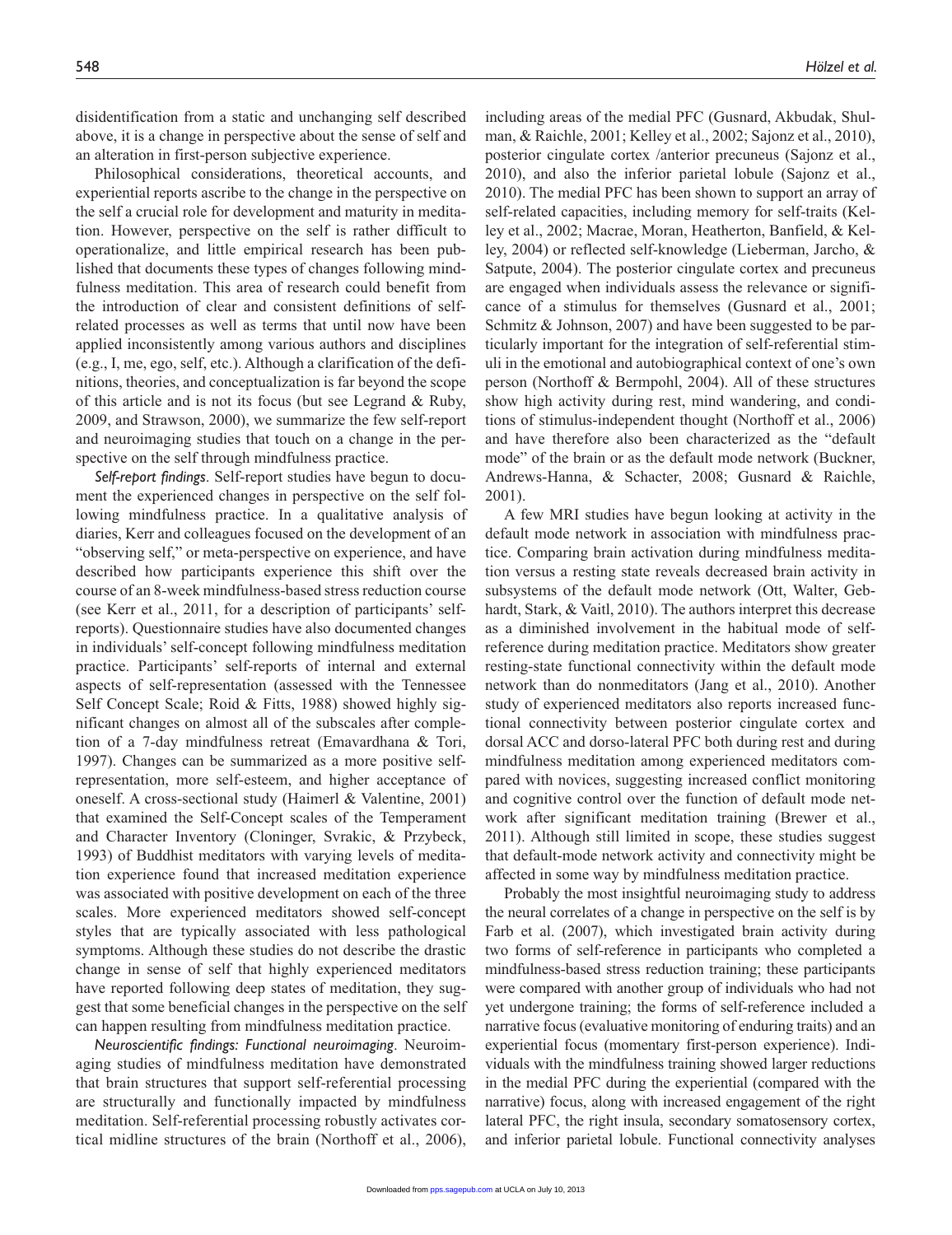revealed an uncoupling of the right insula and medial PFC, and there was increased connectivity of the right insula with dorsolateral PFC regions in the experiential focus after the mindfulness training. The authors interpret these findings as representing a shift in self-referential processing, namely, as a shift "toward more lateral prefrontal regions supporting a more self-detached and objective analysis of interoceptive (insula) and exteroceptive (somatosensory cortex) sensory events, rather than their affective or subjective self-referential value [which is represented by medial PFC activation]" (Farb et al., 2007, p. 319). Furthermore, given the higher activity of regions supporting body and internal awareness, these data also suggest that increased body awareness might be closely related to changes in the perspective on the self, consistent with Buddhist philosophy. Greater internal awareness might replace the previous, narrative form of self-reference.

*Neuroscientific findings: Structural neuroimaging*. In the recent longitudinal structural study mentioned above (Hölzel et al., 2011), the posterior cingulate cortex, the temporo-parietal junction, and the hippocampus showed increased gray matter concentration following mindfulness-based stress reduction. Given the relevance of these brain structures for the experience of the self, it seems possible that the structural changes might be associated with changes in the perspective on the self. It is interesting to note that the hippocampus, temporoparietal junction, posterior cingulate cortex, and parts of the medial prefrontal cortex form a brain network (Vincent et al., 2006) that supports diverse forms of projecting the self onto another perspective (Buckner & Carroll, 2007), including remembering the past, thinking about the future (Schacter, Addis, & Buckner, 2007), and conceiving the viewpoint of others, also referred to as a theory of mind (Saxe & Kanwisher, 2003). These abilities have been suggested to share a common set of processes, by which autobiographical information is used adaptively to enable the perception of alternative perspectives (Buckner & Carroll, 2007). Structural changes in this brain network (involved in the projection of the self onto another perspective) may be associated with the perceptual shift in the internal representation of the self following mindfulness practice.

The change in the perspective on the self is precisely described in the Buddhist literature but has yet to be rigorously tested in empirical research. The findings reviewed here exemplify early steps in the process of changing the perspective on the self but are still far from addressing the experiences described by highly trained meditation practitioners. Research studies that are currently under way will help elucidate this process further and will give us more insight into the underlying neuroscientific mechanisms.

### **Integration**

The above described components (see Table 2 for a summarizing overview) are presumably highly interrelated. In fact, they might interact so closely with one another that a distinction between each component might seem artificial. We want to illustrate the interaction of the components with an example:

During mindfulness meditation, the meditator's goal is to maintain attention to current internal and external experiences with a nonjudgmental stance, manifesting acceptance, curiosity, and openness. When an emotional reaction gets triggered by thoughts, sensations, memories, or external stimuli (e.g., a memory of a frightening event), the executive attention system (Section 1) detects the conflict to the task goal of maintaining a mindful state. Heightened body awareness (Section 2) helps to detect physiological aspects of the feelings present (e.g., body tension, rapid heartbeat, short shallow breath), and the provided information about the internal reaction to the stimulus is a prerequisite for accurate identification of the triggered emotional response (i.e., fear). Emotion regulation processes (Section 3) then become engaged, in order to relate to the experience differently rather than with a habitual reaction (i.e., simply noticing the fear as opposed to engaging in avoidance mechanisms). The first two mechanisms (sustained attention [1] to body awareness [2]) lead to a situation of exposure, and the third mechanism (regulating for nonreactivity) facilitates response prevention, leading to extinction and reconsolidation (3). Rather than being stuck in the habitual reactions to the external and internal environment, the meditator can experience the transitory nature of all related perceptions, emotions, or cognitions in each moment of experience. The awareness of the transitory nature of the self and one's momentary experience leads to a change in the perspective on the self (4), where self-referential processing (i.e., the narrative of the relevance of the stimulus for oneself) becomes diminished, while firstperson experiencing becomes enhanced. The entire process represents enhanced self-regulation, which—according to Karoly (1993)—is defined as a process that enables individuals to guide their goal-directed activities by modulation of thought, affect, behavior, or attention via deliberate or automated use of specific mechanisms.

As illustrated by the example, the described components mutually facilitate each other. Attention regulation is especially important and, as the basis of all meditation techniques, appears to be a prerequisite for the other mechanisms to take place. Focused attention on internal events is necessary in order for practitioners to gain an increased awareness of bodily sensations with the resultant ability to recognize the emergence of emotions. The ability to keep attention focused on conditioned stimuli is also a prerequisite for the successful extinction of conditioned responses. Enhanced body awareness might be very closely related to the changes in the perspective on the self and might replace a narrative form of self-reference. The change in perspective on the self may result in reappraisal of situations in specific ways, which might provide motivation for further development of attention regulation and body awareness. As the components mutually facilitate each other, the occurring process could be understood as an upward spiral process (cf. Garland et al., 2011).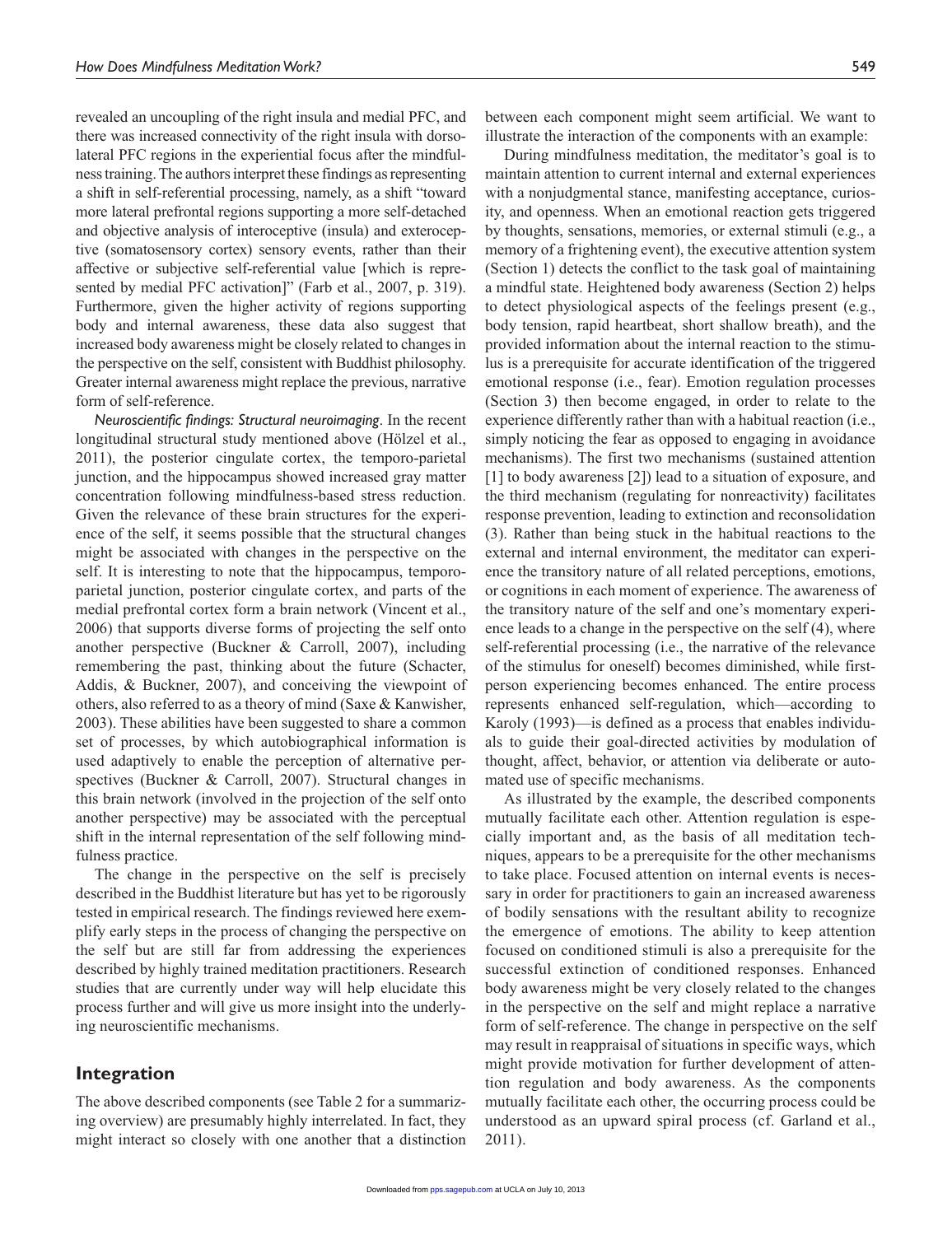# **Self-Compassion**

The concept of self-compassion is closely related to mindfulness. According to the definition proposed by Neff (2003a), self-compassion entails three components: self-kindness (being kind and understanding toward oneself in instances of perceived inadequacy or suffering rather than being harshly self-critical), common humanity (perceiving one's experiences as part of the larger human experience rather than seeing them as separating and isolating), and "mindfulness" (in this context defined as "holding one's painful thoughts and feelings in balanced awareness rather than over-identifying with them" (Neff, 2003a, p. 223). According to Neff's definition (2003a), mindfulness thus constitutes one of the three components of self-compassion.

# *The relationship between self-compassion and mindfulness*

In their current conceptualization and operationalization within contemporary research contexts (Baer et al., 2006; Neff, 2003a), mindfulness and self-compassion are highly correlated. The total score of the Five Facet Mindfulness Questionnaire and the total score of the Self-Compassion Scale have been found to be correlated  $(r = .69)$  in a sample of nonmeditators (Hollis-Walker & Colosimo, 2011). Assumptions have been put forth about the nature of their relationship, and it has been suggested that mindfulness is required in order for self-compassion to develop because the former enables one to clearly see mental and emotional phenomena as they arise (Neff, 2003b). In line with this assumption, changes in mindfulness have been found to predict changes in self-compassion (Birnie, Speca, & Carlson, 2010). It has also been suggested that self-compassion partially mediates the relationship between mindfulness and well-being (Hollis-Walker & Colosimo, 2011). Furthermore, the cultivation of self-compassion has been suggested to explain much of the success of mindfulness-based interventions. Kuyken et al. (2010) found that the positive effects of a mindfulness-based cognitive therapy intervention on depressive symptoms were mediated by the enhancement of self-compassion across treatment. In patients with anxious distress, scores on the Self-Compassion Scale have been found to correlate more strongly with symptom severity and quality of life than scores on the Mindful Attention Awareness Scale (Van Dam, Sheppard, Forsyth, & Earleywine, 2011). However, given the strong interrelatedness of both constructs, it might be difficult to tease their effects and relationship apart.

# *The cultivation of self-compassion in meditation practice*

Meditation is typically practiced with an intention—implicit or explicit—to cultivate self-compassion as well as compassion toward other beings. Different types of meditation

practices vary in the degree to which they foster its increase. Some types of practices are pursued with the primary goal of cultivating (self-) compassion (Germer, 2009; Salzberg, 1995), while others strongly emphasize self-compassion within the context of traditional mindfulness meditation (Brach, 2003). In mindfulness-based stress reduction, even though it is not the declared primary goal of the program, self-compassion is implicitly and explicitly interwoven into meditation instructions, exemplified by reminders included in focused attention meditation: "whenever you notice that the mind has wandered off, bring it back with gentleness and kindness." The gentle yoga stretches are practiced with an emphasis on "exploring what feels good for oneself and one's body in this moment." Whenever participants encounter physical pain or emotional suffering, they are encouraged to "take care of themselves." In line with these practices, self-report studies show that self-compassion scores increase over an 8-week mindfulnessbased stress reduction course (Birnie et al., 2010; Shapiro, Astin, Bishop, & Cordova, 2005; Shapiro, Brown, & Biegel, 2007; but also see P. D. Abercrombie, Zamora, & Korn, 2007).

# *Self-compassion within the theoretical framework proposed here*

Within the framework of mechanisms proposed in this study, self-compassion is presumably most related to emotion regulation as well as to the change in perspective on the self. The generation of feelings of kindness toward oneself in instances of perceived inadequacy or suffering (self-kindness) is an act of emotion regulation. When cultivating self-compassion, seeing one's difficult experiences as part of the larger human experience rather than seeing them as separating and isolating (common humanity) might initially require reappraisal. This reframing might ultimately result in a change in the perspective on the self, where one relates to oneself in a less identified manner. However, there is currently only a very small empirical basis for the explanation of the mechanisms of self-compassion, and it is possible that unique aspects of self-compassion are not addressed within the suggested components.

We are unaware of any published data on the neural correlates of self-compassion in the context of mindfulness training or on the neural basis of self-compassion (but see Lutz, Brefczynski-Lewis, et al., 2008, for altruistic compassion). However, with the availability of the Self-Compassion Scale (Neff, 2003a), there has been a drastic increase in the investigation of self-compassion in the context of mindfulness-based interventions in the last few years, and a considerable body of literature documents the improvement of self-compassion with mindfulness meditation practice. The question about the exact nature of the relationship between both constructs and their interconnection from an empirical and neuroscientific perspective will have to be revisited once more research is available.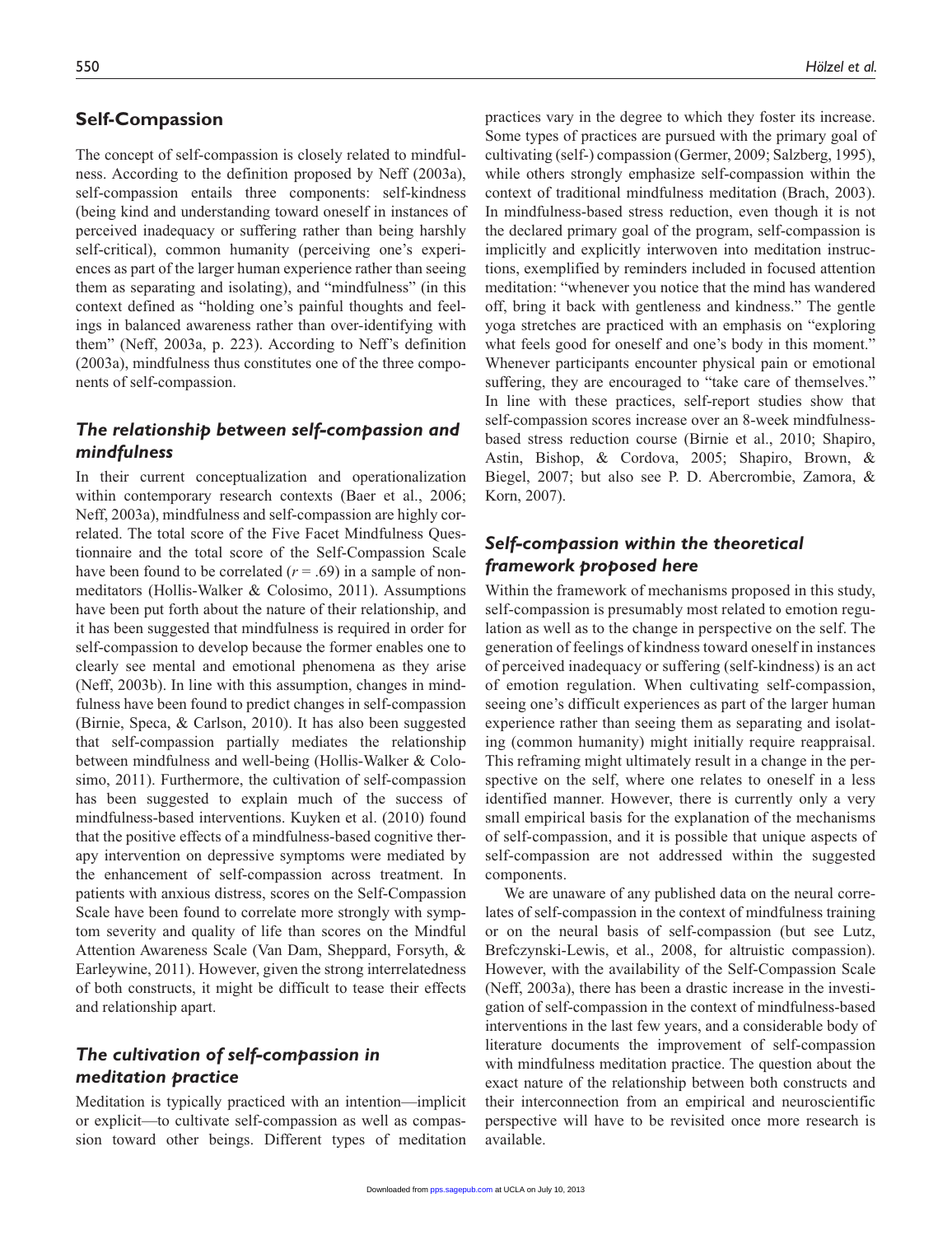## **Further Considerations**

We have suggested here that mindfulness meditation practice comprises a process of enhanced self-regulation that can be differentiated into distinct but interrelated components, namely, attention regulation, body awareness, emotion regulation (reappraisal and extinction), and the change in perspective on the self. Previous work has often focused on one of these components, neglecting the others and attempting to describe the beneficial effects of mindfulness-based interventions solely through one of the mechanisms (Brown & Ryan, 2003; Carmody, 2009). Other work has suggested an array of distinct components, but these components were not related to one another (Baer, 2003; Brown et al., 2007). Our work in establishing relations between identified components of mindfulness meditation practice is a step toward a more complex framework. Such a framework describing a comprehensive process and simultaneously considering the role of subcomponents will help advance the field in several ways. First, when conducting basic mindfulness meditation research, differentiating between distinct components will facilitate a more detailed understanding of the process and stimulate multifaceted research questions. Second, a detailed understanding of the different components and their relevance for clinical disorders will be conducive for the flexible and more targeted application of mindfulness training in psychiatric treatment and will in turn facilitate the establishment of targeted and cost-effective programs specifically utilizing components that are most relevant for a specific disorder. Third, a better understanding of the state and trait effects of mindfulness practice will also be conducive to a better understanding of the functioning and cultivation of a healthy mind, thereby contributing to the newly emerging field of positive psychology.

Presumably, the distinct components differ in their relevance for types of mindfulness-based meditation practices, levels of meditation expertise, specific psychological disorders, personality types, and specific situations. In the following section, we will suggest connections between the described components and these variables. The suggested connections mostly lack empirical support thus far and are mainly meant to stimulate further research questions.

Various types of mindfulness practice may place different emphasis on the described components. For example, during the practice of breath awareness or the body scan (Hart, 1987), the components of attention regulation and body awareness might be most involved. Observing one's emotions in emotionally challenging situations (Kabat-Zinn, 1990) may involve body awareness and extinction. Open awareness practice might mostly involve the change in perspective on self, whereas loving kindness and compassion meditation (Salzberg, 1995) might rely on emotion regulation and the change in perspective on the self. Investigating which components are involved in mindfulness meditation and which are potentially strengthened by these different types of practice can help individuals in selecting which they would like to specifically cultivate.

In the progression of meditation expertise, the different mechanisms might play different roles. For example, it is possible that an improvement in attention regulation evolves first and helps facilitate other processes. Conversely, the change in perspective on the self might develop rather late, following the establishment of increased body awareness and improved emotion regulation. Beyond the mechanisms formulated here, it is possible that increased experience in mindfulness practice facilitates the flexible access to the different components. Possibly the greatest effect of mindfulness practice for adaptive functioning in daily life might be found in this behavioral flexibility.

Future clinical psychological research should establish what roles the different components play for different psychological disorders. Disorders that manifest as the dysfunction of a certain component could especially benefit from the cultivation of that particular component. For example, strengthening attention regulation might be most beneficial for patients suffering from attention deficit disorders, while borderline personality disorder patients, people in addiction recovery, or patients with alexithymia might benefit much from increased internal awareness. Likewise, patients with mood disorders, anxiety disorders, borderline personality disorder, or aggression might benefit from improved emotion regulation. Change in self-perspective might be beneficial for patients with mood disorders and might also enhance general sense of well-being as well as overall quality of life in healthy populations. Rather than solely testing the usefulness of mindfulness-based interventions for symptom reduction for these disorders in general, future research should focus more on establishing the mechanisms underlying these beneficial effects.

Different mechanisms might be relevant for different personality types. Individuals likely differ in the extent to which they are attracted to the practice of each of these components, and they might differ in the extent to which they can benefit from each of the described mechanisms. For example, it has been found that a self-compassion intervention for smoking reduction was particularly beneficial for individuals high in self-criticism and low in readiness to change (Kelly, Zuroff, Foa, & Gilbert, 2010). In the same way, individual differences should be taken into account in meditation research. Future studies should try to identify traitlike predictors as well as biological markers for (a) attraction to specific kinds of practice and (b) benefits from particular aspects of such practices.

Aside from differing in relevance between different disorders, personality types, levels of expertise, and types of practices, these mechanisms will have distinct relevance for different contextual situations. Depending on the kind of situation to which a practitioner is being exposed, one of the mechanisms might move into the foreground, while others become less relevant.

Mindfulness as a state, trait, and clinical intervention has been extensively researched over the last two decades; however, knowledge of the underlying mechanisms of mindfulness is still in its infancy. Future work should identify additional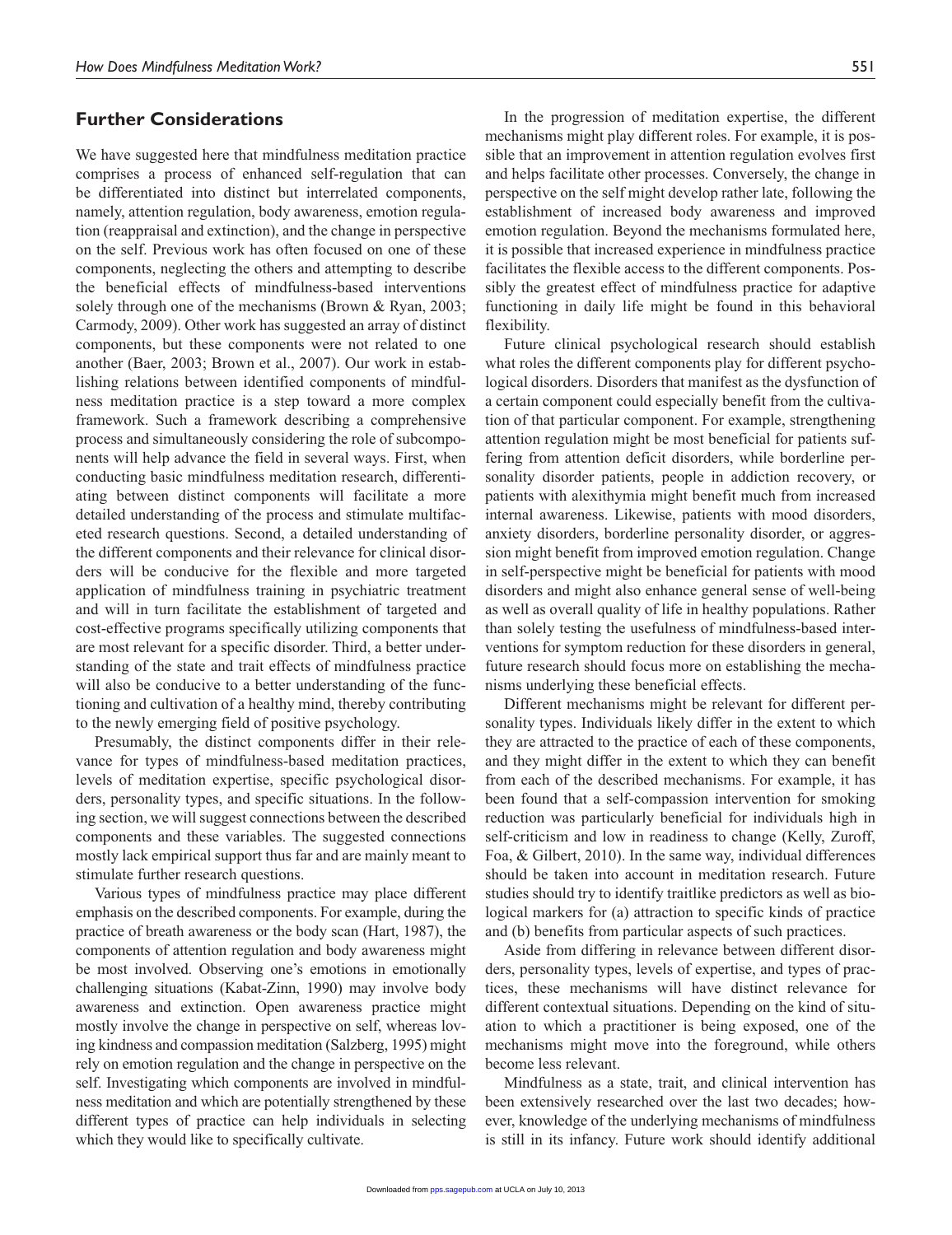components of mindfulness and establish to what extent the components described in this article are truly distinct mechanisms or how they can be integrated into fewer components. We believe that it will be necessary both to further differentiate each component and to further integrate them into a comprehensive model. This future empirical work is critical in order to optimally apply mindfulness in the clinical domain and to advance techniques that aim at cultivating a healthy mind and increased well-being.

#### **Acknowledgments**

The authors would like to thank Elizabeth Kathleen Avis, Narayan Brach, Patricia Pop, and Erik Tobiason for their helpful comments on this article.

#### **Declaration of Conflicting Interests**

The authors declared that they had no conflicts of interest with respect to their authorship or the publication of this article.

#### **Funding**

Britta K. Hölzel was supported by a Marie Curie International Outgoing Fellowship within the Seventh European Community Framework Programme.

#### **Notes**

1. Telomeres are protective DNA sequences at the ends of chromosomes that ensure genomic stability during cellular replication. Telomerase is the cellular enzyme responsible for telomere length and maintenance. Telomerase activity has been found to be a predictor of long-term cellular viability that decreases with chronic psychological distress (Epel et al., 2004).

2. For the sake of completeness, it should be noted that some studies have not found this pattern of higher PFC and lower amygdala activation while participants were decreasing negative affect (Urry et al., 2006).

3. Of note, this decreased identification with the self is fundamentally different from pathological versions of depersonalization. For a detailed discussion of this distinction, see Engler (1995).

#### **References**

- Abercrombie, H.C., Schaefer, S.M., Larson, C.L., Oakes, T.R., Lindgren, K.A., Holden, J.E., . . . Davidson, R.J. (1998). Metabolic rate in the right amygdala predicts negative affect in depressed patients. *NeuroReport, 9*, 3301–3307.
- Abercrombie, P.D., Zamora, A., & Korn, A.P. (2007). Lessons learned: Providing a mindfulness-based stress reduction program for low-income multiethnic women with abnormal pap smears. *Holistic Nursing Practice, 21*, 26–34.
- Aftanas, L.I., & Golocheikine, S.A. (2002). Non-linear dynamic complexity of the human EEG during meditation. *Neuroscience Letters, 330*, 143–146.
- Allman, J.M., Watson, K.K., Tetreault, N.A., & Hakeem, A.Y. (2005). Intuition and autism: A possible role for Von Economo neurons. *Trends in Cognitive Sciences, 9*, 367–373.
- Anand, A., Li, Y., Wang, Y., Wu, J., Gao, S., Bukhari, L., . . . Lowe, M.J. (2005). Activity and connectivity of brain mood regulating circuit in depression: A functional magnetic resonance study. *Biological Psychiatry, 57*, 1079–1088.
- Ancin, I., Santos, J.L., Tijeira, C., Sanchez-Morla, E.M., Bescós, M.J., Argudo, I., . . . Cabranes-Díaz, J.A. (2010). Sustained attention as a potential endophenotype for bipolar disorder. *Acta Psychiatrica Scandinavica, 122*, 235–245.
- Anderson, N.D., Lau, M.A., Segal, Z.V., & Bishop, S.R. (2007). Mindfulness-based stress reduction and attentional control. *Clinical Psychology & Psychotherapy, 14*, 449–463.
- Arzy, S., Thut, G., Mohr, C., Michel, C.M., & Blanke, O. (2006). Neural basis of embodiment: Distinct contributions of temporoparietal junction and extrastriate body area. *Journal of Neuroscience, 26*, 8074–8081.
- Asada, H., Fukuda, Y., Tsunoda, S., Yamaguchi, M., & Tonoike, M. (1999). Frontal midline theta rhythms reflect alternative activation of prefrontal cortex and anterior cingulate cortex in humans. *Neuroscience Letters, 274*, 29–32.
- Austin, J.H. (2006). *Zen-brain reflections*. Cambridge, MA: MIT Press.
- Baer, R.A. (2003). Mindfulness training as a clinical intervention: A conceptual and empirical review. *Clinical Psychology: Science and Practice, 10*, 125–143.
- Baer, R.A., Smith, G.T., & Allen, K.B. (2004). Assessment of mindfulness by self-report. *Assessment, 11*, 191–206.
- Baer, R.A., Smith, G.T., Hopkins, J., Krietemeyer, J., & Toney, L. (2006). Using self-report assessment methods to explore facets of mindfulness. *Assessment, 13*, 27–45.
- Banks, S.J., Eddy, K.T., Angstadt, M., Nathan, P.J., & Phan, K.L. (2007). Amygdala-frontal connectivity during emotion-regulation. *Social Cognitive and Affective Neuroscience, 2*, 303–312.
- Barinaga, M. (2003). Buddhism and neuroscience. Studying the welltrained mind. *Science, 302*, 44–46.
- Barnhofer, T., Chittka, T., Nightingale, H., Visser, C., & Crane, C. (2010). State effects of two forms of meditation on prefrontal EEG asymmetry in previously depressed individuals. *Mindfulness (N Y), 1*, 21–27.
- Beauregard, M., Levesque, J., & Bourgouin, P. (2001). Neural correlates of conscious self-regulation of emotion. *Journal of Neuroscience, 21*, RC165.
- Bechara, A. (2005). Decision making, impulse control and loss of willpower to resist drugs: A neurocognitive perspective. *Nature Neuroscience, 8*, 1458–1463.
- Bechara, A., & Naqvi, N. (2004). Listening to your heart: Interoceptive awareness as a gateway to feeling. *Nature Neuroscience, 7*, 102–103.

Benson, H. (2000). *The relaxation response*. New York, NY: Harper.

- Bhikkhu, T. (2010). *Satipatthana Sutta: Frames of reference (MN10)*. Retrieved from http://www.accesstoinsight.org/tipitaka/mn/mn .010.than.html
- Birnie, K., Speca, M., & Carlson, L.E. (2010). Exploring self-compassion and empathy in the context of mindfulness-based stress reduction (MBSR). *Stress and Health, 26*, 359–371.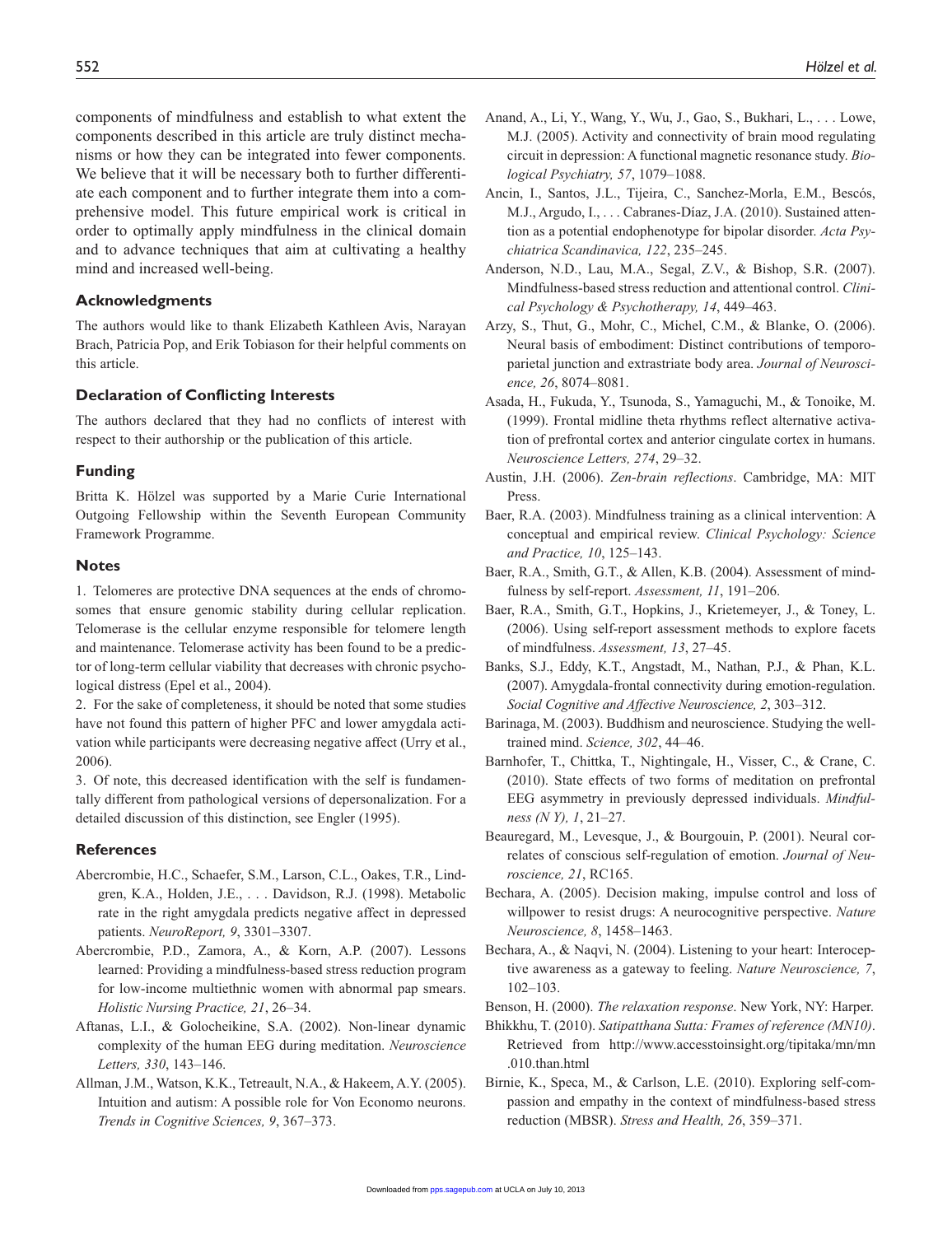- Bishop, S.R., Lau, M., Shapiro, S., Carlson, L.E., Anderson, N.D., Carmody, J., . . . Devins, G. (2004). Mindfulness: A proposed operational definition. *Clinical Psychology: Science and Practice, 11*, 230–241.
- Blanke, O., & Arzy, S. (2005). The out-of-body experience: Disturbed self-processing at the temporo-parietal junction. *Neuroscientist, 11*, 16–24.
- Blanke, O., Mohr, C., Michel, C.M., Pascual-Leone, A., Brugger, P., Seeck, M., . . . Thut, G. (2005). Linking out-of-body experience and self processing to mental own-body imagery at the temporoparietal junction. *Journal of Neuroscience, 25*, 550–557.
- Bowen, S., Witkiewitz, K., Dillworth, T.M., Chawla, N., Simpson, T.L., Ostafin, B.D., . . . Marlatt, G.A. (2006). Mindfulness meditation and substance use in an incarcerated population. *Psychology of Addictive Behaviors, 20*, 343–347.
- Brach, T. (2003). *Radical acceptance: Embracing your life with the heart of a Buddha*. New York, NY: Bantam.
- Brefczynski-Lewis, J.A., Lutz, A., Schaefer, H.S., Levinson, D.B., & Davidson, R.J. (2007). Neural correlates of attentional expertise in long-term meditation practitioners. *Proceedings of the National Academy of Sciences of the United States of America, 104*, 11483–11488.
- Breiter, H.C., & Rauch, S.L. (1996). Functional MRI and the study of OCD: From symptom provocation to cognitive-behavioral probes of cortico-striatal systems and the amygdala. *NeuroImage, 4*, S127–S138.
- Brewer, J.A., Kober, H., Worhunsky, P.D., Tang, Y.-Y., Gray, J.R., & Weber, J. (2011). *Mental training reveals differences in default mode network activation and functional connectivity*. Manuscript submitted for publication.
- Brewer, J.A., Sinha, R., Chen, J.A., Michalsen, R.N., Babuscio, T.A., Nich, C., . . . Rounsaville, B.J. (2009). Mindfulness training and stress reactivity in substance abuse: Results from a randomized, controlled stage I pilot study. *Substance Abuse, 30*, 306–317.
- Brown, K.W., & Ryan, R.M. (2003). The benefits of being present: Mindfulness and its role in psychological well-being. *Journal of Personality and Social Psychology, 84*, 822–848.
- Brown, K.W., Ryan, R.M., & Creswell, J.D. (2007). Mindfulness: Theoretical foundations and evidence for its salutary effects. *Psychological Inquiry, 18*, 211–237.
- Buckner, R.L., Andrews-Hanna, J.R., & Schacter, D.L. (2008). The brain's default network: Anatomy, function, and relevance to disease. *Annals of the New York Academy of Sciences, 1124*, 1–38.
- Buckner, R.L., & Carroll, D.C. (2007). Self-projection and the brain. *Trends in Cognitive Sciences, 11*, 49–57.
- Cahn, B.R., & Polich, J. (2006). Meditation states and traits: EEG, ERP, and neuroimaging studies. *Psychological Bulletin, 132*, 180–211.
- Carlson, L.E., Speca, M., Faris, P., & Patel, K.D. (2007). One year pre-post intervention follow-up of psychological, immune, endocrine and blood pressure outcomes of mindfulness-based stress reduction (MBSR) in breast and prostate cancer outpatients. *Brain, Behavior, and Immunity, 21*, 1038–1049.
- Carmody, J. (2009). Evolving conceptions of mindfulness in clinical settings. *Journal of Cognitive Psychotherapy, 23*, 270–280.
- Carmody, J., & Baer, R.A. (2008). Relationships between mindfulness practice and levels of mindfulness, medical and psychological symptoms and well-being in a mindfulness-based stress reduction program. *Journal of Behavioral Medicine, 31*, 23–33.
- Carmody, J., Baer, R.A., Lykins, E.L.B., & Olendzki, N. (2009). An empirical study of the mechanisms of mindfulness in a mindfulnessbased stress reduction program. *Journal of Clinical Psychology*, *65*, 613–626.
- Carver, C.S., & Scheier, M.F. (2011). Self-regulation of action and affect. In K.D. Vohs & R.F. Baumeister (Eds.), *Handbook of selfregulation* (pp. 3–21). New York, NY: Guilford.
- Chambless, D.L., & Ollendick, T.H. (2001). Empirically supported psychological interventions: Controversies and evidence. *Annual Review of Psychology, 52*, 685–716.
- Chan, D., & Woollacott, M. (2007). Effects of level of meditation experience on attentional focus: Is the efficiency of executive or orientation networks improved? *Journal of Alternative and Complementary Medicine, 13*, 651–657.
- Chang, V.Y., Palesh, O., Caldwell, R., Glasgow, N., Abramson, M., Luskin, F., . . . Koopman, C. (2004). The effects of a mindfulnessbased stress reduction program on stress, mindfulness self-efficacy, and positive states of mind. *Stress and Health: Journal of the International Society for the Investigation of Stress, 20*, 141–147.
- Chiesa, A., & Serretti, A. (2009). Mindfulness-based stress reduction for stress management in healthy people: A review and metaanalysis. *Journal of Alternative and Complementary Medicine, 15*, 593–600.
- Cicchetti, D., Ackerman, B.P., & Izard, C.E. (1995). Emotions and emotion regulation in developmental psychopathology. *Development and Psychopathology, 7*, 1–10.
- Clark, L., Iversen, S.D., & Goodwin, G.M. (2002). Sustained attention deficit in bipolar disorder. *British Journal of Psychiatry, 180*, 313–319.
- Cloninger, C.R., Svrakic, D.M., & Przybeck, T.R. (1993). A psychobiological model of temperament and character. *Archives of General Psychiatry, 50*, 975–990.
- Coccaro, E.F., McCloskey, M.S., Fitzgerald, D.A., & Phan, K.L. (2007). Amygdala and orbitofrontal reactivity to social threat in individuals with impulsive aggression. *Biological Psychiatry, 62*, 168–178.
- Corbetta, M., & Shulman, G.L. (2002). Control of goal-directed and stimulus-driven attention in the brain. *Nature Reviews Neuroscience, 3*, 201–215.
- Corcoran, K.A., Desmond, T.J., Frey, K.A., & Maren, S. (2005). Hippocampal inactivation disrupts the acquisition and contextual encoding of fear extinction. *Journal of Neuroscience, 25*, 8978–8987.
- Corcoran, K.A., & Maren, S. (2001). Hippocampal inactivation disrupts contextual retrieval of fear memory after extinction. *Journal of Neuroscience, 21*, 1720–1726.
- Craig, A.D. (2003). Interoception: The sense of the physiological condition of the body. *Current Opinion in Neurobiology, 13*, 500–505.
- Creswell, J.D., Way, B.M., Eisenberger, N.I., & Lieberman, M.D. (2007). Neural correlates of dispositional mindfulness during affect labeling. *Psychosomatic Medicine, 69*, 560–565.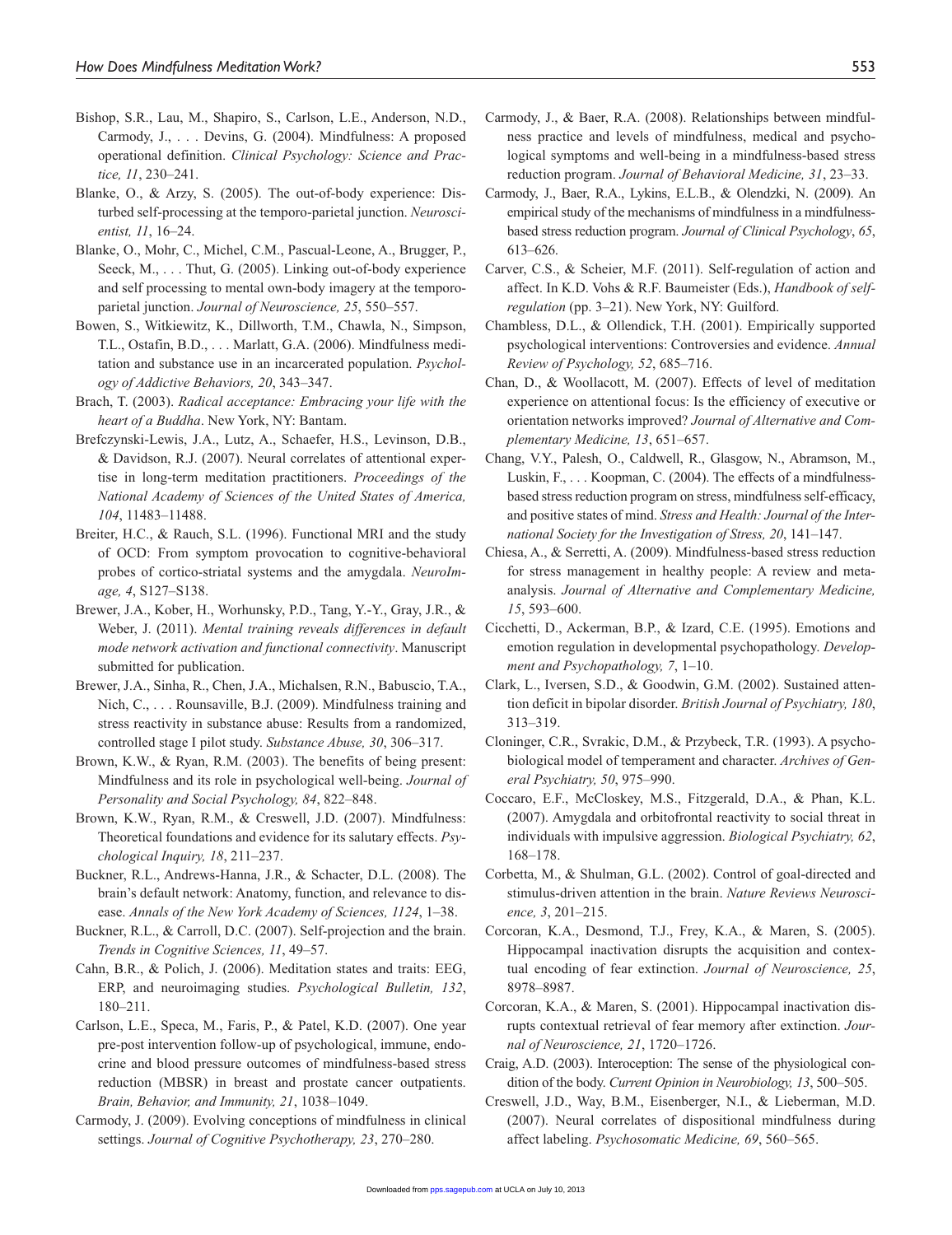- Critchley, H.D., Wiens, S., Rotshtein, P., Ohman, A., & Dolan, R.J. (2004). Neural systems supporting interoceptive awareness. *Nature Neuroscience, 7*, 189–195.
- Damasio, A.R. (1999). *The feeling of what happens: Body and emotion in the making of consciousness*. New York, NY: Harcourt Brace.
- Damasio, A.R. (2003). *Looking for Spinoza: Joy, sorrow, and the feeling brain*. New York, NY: Harcourt.
- Davidson, R.J. (1992). Anterior cerebral asymmetry and the nature of emotion. *Brain and Cognition, 20*, 125–151.
- Davidson, R.J. (2000). Affective style, psychopathology, and resilience: Brain mechanisms and plasticity. *American Psychologist, 55*, 1196–1214.
- Davidson, R.J., Jackson, D.C., & Kalin, N.H. (2000). Emotion, plasticity, context, and regulation: Perspectives from affective neuroscience. *Psychological Bulletin, 126*, 890–909.
- Davidson, R.J., Kabat-Zinn, J., Schumacher, J., Rosenkranz, M., Muller, D., Santorelli, S.F., . . . Sheridan, J.F. (2003). Alterations in brain and immune function produced by mindfulness meditation. *Psychosomatic Medicine, 65*, 564–570.
- Davis, M. (1980). A multidimensional approach to individual differences in empathy. *Catalog of Selected Documents in Psychology, 10*, 1–17.
- Davis, M., & Whalen, P.J. (2001). The amygdala: Vigilance and emotion. *Molecular Psychiatry, 6*, 13–34.
- Decety, J., & Jackson, P.L. (2004). The functional architecture of human empathy. *Behavioral and Cognitive Neuroscience Reviews, 3*, 71–100.
- Deckersbach, T., Hölzel, B.K., Eisner, L.R., Stange, J.P., Peckham, A.D., Lazar, S.W., . . . Nierenberg, A.A. (in press). Mindfulnessbased cognitive therapy for non-remitted patients with bipolar disorder. *CNS Neuroscience & Therapeutics*.
- Deikman, A.J. (1982). *The observing self: Mysticism and psychotherapy*. Boston, MA: Beacon Press.
- Dekeyser, M., Raes, F., Leijssen, M., Leysen, S., & Dewulf, D. (2008). Mindfulness skills and interpersonal behaviour. *Personality and Individual Differences, 44*, 1235–1245.
- de la Fuente, M., Franco, C., & Salvator, M. (2010). Reduction of blood pressure in a group of hypertensive teachers through a program of mindfulness meditation. *Behavioral Psychology / Psicología Conductual, 18*, 533–552.
- Eippert, F., Veit, R., Weiskopf, N., Erb, M., Birbaumer, N., & Anders, S. (2007). Regulation of emotional responses elicited by threatrelated stimuli. *Human Brain Mapping, 28*, 409–423.
- Ekman, P., Davidson, R.J., Ricard, M., & Wallace, A. (2005). Buddhist and psychological perspectives on emotions and well-being. *Current Directions in Psychological Science, 14*, 59–63.
- Emavardhana, T., & Tori, C.D. (1997). Changes in self-concept, ego defense mechanisms, and religiosity following seven-day Vipassana meditation retreats. *Journal for the Scientific Study of Religion, 36*, 194–206.
- Engler, J. (1995). Being somebody and being nobody: A reexamination of the understanding of self in psychoanalysis and Buddhism. In J.D. Safran (Ed.), *Psychoanalysis and Buddhism* (pp. 35–79). Boston, MA: Wisdom Publications.
- Engler, J. (2004). Ego, ego on the wall: What is ego after all? In H.B. Aronson (Ed.), *Buddhist practice on Western ground* (pp. 64–90). Boston, MA: Shambhala.
- Epel, E.S., Blackburn, E.H., Lin, J., Dhabhar, F.S., Adler, N.E., Morrow, J.D., & Cawthon, R.M. (2004). Accelerated telomere shortening in response to life stress. *Proceedings of the National Academy of Sciences, USA, 101*, 17312–17315.
- Epstein, M. (1988). The deconstruction of the self: Ego and "egolessness" in Buddhist Insight meditation. *The Journal of Transpersonal Psychology, 20*, 61–69.
- Etkin, A., Klemenhagen, K.C., Dudman, J.T., Rogan, M.T., Hen, R., Kandel, E.R., & Hirsch, J. (2004). Individual differences in trait anxiety predict the response of the basolateral amygdala to unconsciously processed fearful faces. *Neuron, 44*, 1043–1055.
- Fan, J., McCandliss, B.D., Sommer, T., Raz, A., & Posner, M.I. (2002). Testing the efficiency and independence of attentional networks. *Journal of Cognitive Neuroscience, 14*, 340–347.
- Farb, N.A.S., Anderson, A.K., Mayberg, H., Bean, J., McKeon, D., & Segal, Z.V. (2010). Minding one's emotions: Mindfulness training alters the neural expression of sadness. *Emotion, 10*, 25–33.
- Farb, N.A.S., Segal, Z.V., Mayberg, H., Bean, J., McKeon, D., Fatima, Z., & Anderson, A.K. (2007). Attending to the present: Mindfulness meditation reveals distinct neural modes of selfreference. *Social Cognitive and Affective Neuroscience, 2*, 313–322.
- Feldman, G., Greeson, J., & Senville, J. (2010). Differential effects of mindful breathing, progressive muscle relaxation, and lovingkindness meditation on decentering and negative reactions to repetitive thoughts. *Behaviour Research and Therapy, 48*, 1002–1011.
- Fountoulakis, K.N., Giannakopoulos, P., Kovari, E., & Bouras, C. (2008). Assessing the role of cingulate cortex in bipolar disorder: Neuropathological, structural and functional imaging data. *Brain Research Reviews, 59*, 9–21.
- Fox, M.D., Corbetta, M., Snyder, A.Z., Vincent, J.L., & Raichle, M.E. (2006). Spontaneous neuronal activity distinguishes human dorsal and ventral attention systems. *Proceedings of the National Academy of Sciences of the United States of America, 103*, 10046–10051.
- Fresco, D.M., Moore, M.T., van Dulmen, M.H., Segal, Z.V., Ma, S.H., Teasdale, J.D., & Williams, J.M. (2007). Initial psychometric properties of the experiences questionnaire: Validation of a self-report measure of decentering. *Behavior Therapy, 38*, 234–246.
- Gard, T., Hölzel, B.K., Sack, A.T., Hempel, H., Lazar, S.W., Vaitl, D., & Ott, U. (2010). *Pain mitigation through mindfulness is associated with decreased cognitive control and increased sensory processing in the brain*. Manuscript submitted for publication.
- Garland, E.L., Gaylord, S.A., & Fredrickson, B.L. (2011). Positive reappraisal mediates the stress-reductive effects of mindfulness: An upward spiral process. *Mindfulness, 2*, 59-67
- Germer, C.K. (2009). *The mindful path to self-compassion: Freeing yourself from destructive thoughts and emotions*. New York, NY: Guilford.
- Goldin, P.R., & Gross, J.J. (2010). Effects of mindfulness-based stress reduction (MBSR) on emotion regulation in social anxiety disorder. *Emotion, 10*, 83–91.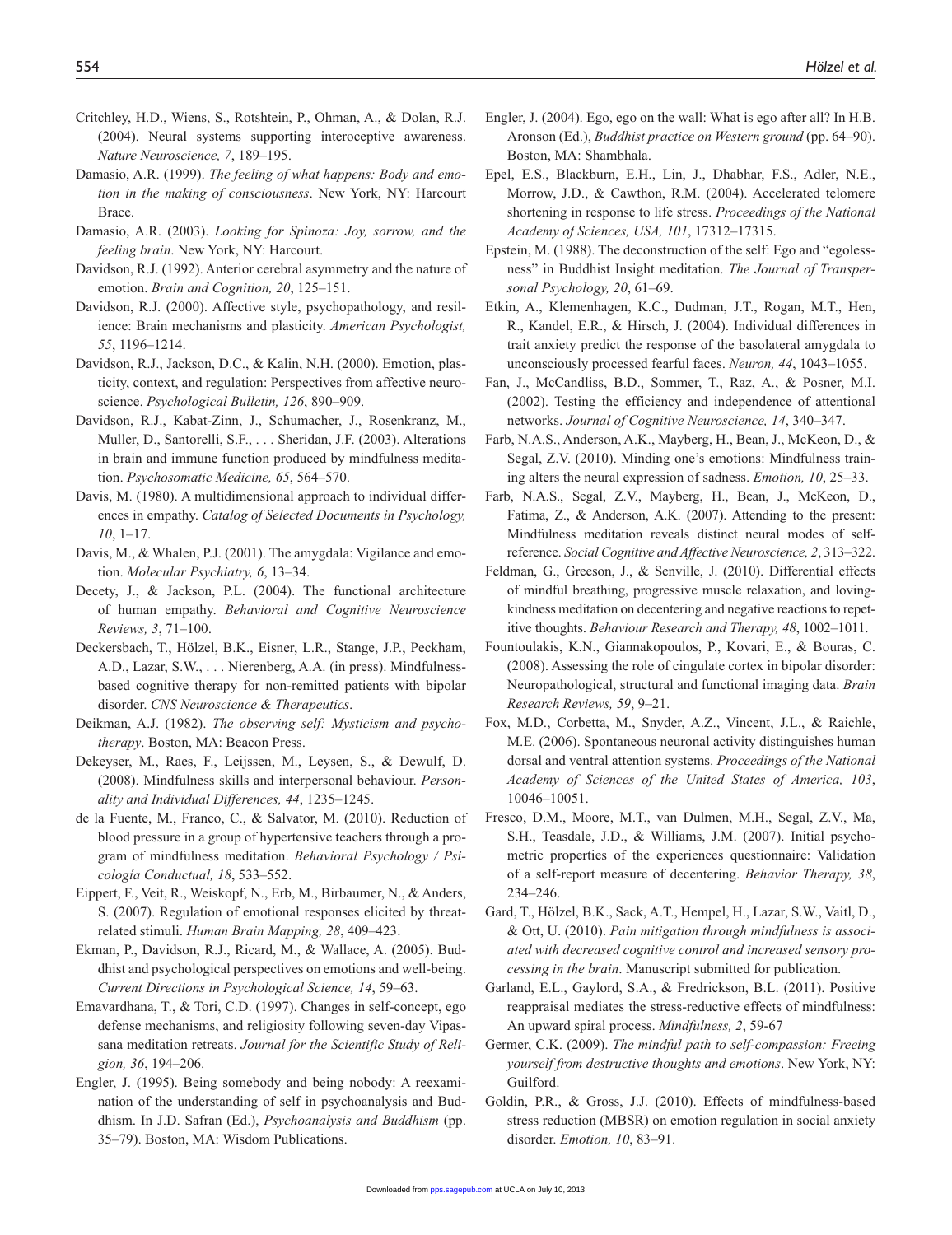- Goleman, D.J., & Schwartz, G.E. (1976). Meditation as an intervention in stress reactivity. *Journal of Consulting and Clinical Psychology, 44*, 456–466.
- Grant, J.A., Courtemanche, J., Duerden, E.G., Duncan, G.H., & Rainville, P. (2010). Cortical thickness and pain sensitivity in Zen meditators. *Emotion, 10*, 43–53.
- Grant, J.A., Courtemanche, J., & Rainville, P. (2011). A non-elaborative mental stance and decoupling of executive and pain-related cortices predicts low pain sensitivity in Zen meditators. *Pain, 152*, 150–156.
- Gross, J.J. (1998). The emerging field of emotion regulation: An integrative review. *Review of General Psychology, 2*, 271–299.
- Grossman, P., Niemann, L., Schmidt, S., & Walach, H. (2004). Mindfulness-based stress reduction and health benefits. A metaanalysis. *Journal of Psychosomatic Research, 57*, 35–43.
- Grossman, P., Tiefenthaler-Gilmer, U., Raysz, A., & Kesper, U. (2007). Mindfulness training as an intervention for fibromyalgia: Evidence of postintervention and 3-year follow-up benefits in well-being. *Psychotherapy and Psychosomatics, 76*, 226–233.
- Gruber, S.A., Rogowska, J., & Yurgelun-Todd, D.A. (2004). Decreased activation of the anterior cingulate in bipolar patients: An fMRI study. *Journal of Affective Disorders, 82*, 191–201.
- Gusnard, D.A., Akbudak, E., Shulman, G.L., & Raichle, M.E. (2001). Medial prefrontal cortex and self-referential mental activity: Relation to a default mode of brain function. *Proceedings of the National Academy of Sciences of the United States of America, 98*, 4259–4264.
- Gusnard, D.A., & Raichle, M.E. (2001). Searching for a baseline: Functional imaging and the resting human brain. *Nature Reviews Neuroscience, 2*, 685–694.
- Gyatso, T. (1984). *Kindness, clarity, and insight*. Ithaca, NY: Snow Lion.
- Haimerl, C.J., & Valentine, E.R. (2001). The effect of contemplative practice on intrapersonal, interpersonal, and transpersonal dimensions of the self-concept. *Journal of Transpersonal Psychology, 33*, 37–52.
- Harenski, C.L., & Hamann, S. (2006). Neural correlates of regulating negative emotions related to moral violations. *NeuroImage, 30*, 313–324.
- Hart, W. (1987). *The art of living: Vipassana meditation: As taught by S.N. Goenka*. San Francisco, CA: HarperOne.
- Hasler, G., Fromm, S., Alvarez, R.P., Luckenbaugh, D.A., Drevets, W.C., & Grillon, C. (2007). Cerebral blood flow in immediate and sustained anxiety. *Journal of Neuroscience, 27*, 6313–6319.
- Hayes, S.C., Wilson, K.G., Gifford, E.V., Follette, V.M., & Strosahl, K. (1996). Experiential avoidance and behavioral disorders: A functional dimensional approach to diagnosis and treatment. *Journal of Consulting and Clinical Psychology, 64*, 1152–1168.
- Hill, D.M., Craighead, L.W., & Safer, D.L. (2011). Appetite-focused dialectic behavior therapy for the treatment of binge eating with purging: A preliminary trial. *International Journal of Eating Disorders, 44*, 249–261.
- Hofmann, S.G., Sawyer, A.T., Witt, A.A., & Oh, D. (2010). The effect of mindfulness-based therapy on anxiety and depression: A metaanalytic review. *Journal of Consulting and Clinical Psychology, 78*, 169–183.
- Hollis-Walker, L., & Colosimo, K. (2011). Mindfulness, selfcompassion, and happiness in non-meditators: A theoretical and empirical examination. *Personality and Individual Differences, 50*, 222–227.
- Holt, D.J., Lebron-Milad, K., Milad, M.R., Rauch, S.L., Pitman, R.K., Orr, S.P., . . . Goff, D.C. (2009). Extinction memory is impaired in schizophrenia. *Biological Psychiatry, 65*, 455–463.
- Hölzel, B.K., Carmody, J., Evans, K.C., Hoge, E.A., Dusek, J.A., Morgan, L., . . . Lazar, S.W. (2010). Stress reduction correlates with structural changes in the amygdala. *Social Cognitive and Affective Neuroscience, 5*, 11–17.
- Hölzel, B.K., Carmody, J., Vangel, M., Congleton, C., Yerramsetti, S.M., Gard, T., & Lazar, S.W. (2011). Mindfulness practice leads to increases in regional brain gray matter density. *Psychiatry Research, 191*, 36–43.
- Hölzel, B.K., Ott, U., Gard, T., Hempel, H., Weygandt, M., Morgen, K., & Vaitl, D. (2008). Investigation of mindfulness meditation practitioners with voxel-based morphometry. *Social Cognitive and Affective Neuroscience, 3*, 55–61.
- Hölzel, B.K., Ott, U., Hempel, H., Hackl, A., Wolf, K., Stark, R., & Vaitl, D. (2007). Differential engagement of anterior cingulate and adjacent medial frontal cortex in adept meditators and nonmeditators. *Neuroscience Letters, 421*, 16–21.
- Hölzel, B.K., Ott, U., Hempel, H., & Stark, R. (2006, May). *Wie wirkt Achtsamkeit? Eine Interviewstudie mit erfahrenen Meditierenden* (How does mindfulness work? An interview study with experienced meditators). Paper presented at the 24th Symposium of the Section for Clinical Psychology and Psychotherapy of the German Society for Psychology, Würzburg, Germany.
- Inda, M.C., Muravieva, E.V., & Alberini, C.M. (2011). Memory retrieval and the passage of time: From reconsolidation and strengthening to extinction. *Journal of Neuroscience, 31*, 1635–1643.
- Jacobs, T.L., Epel, E.S., Lin, J., Blackburn, E.H., Wolkowitz, O.M., Bridwell, D.A., . . . Saron, C.D. (2010). Intensive meditation training, immune cell telomerase activity, and psychological mediators. *Psychoneuroendocrinology, 36*, 664-681.
- Jain, S., Shapiro, S.L., Swanick, S., Roesch, S.C., Mills, P.J., Bell, I., & Schwartz, G.E. (2007). A randomized controlled trial of mindfulness meditation versus relaxation training: Effects on distress, positive states of mind, rumination, and distraction. *Annals of Behavioral Medicine, 33*, 11–21.
- James, W. (1884). What is an emotion? *Mind, 9*, 188–205.
- Jang, J.H., Jung, W.H., Kang, D.H., Byun, M.S., Kwon, S.J., Choi, C.H., & Kwon, J.S. (2010). Increased default mode network connectivity associated with meditation. *Neuroscience Letters, 487*, 358–362.
- Jha, A.P., Krompinger, J., & Baime, M.J. (2007). Mindfulness training modifies subsystems of attention. *Cognitive, Affective, & Behavioral Neuroscience, 7*, 109–119.
- Jha, A.P., Stanley, E.A., Kiyonaga, A., Wong, L., & Gelfand, L. (2010). Examining the protective effects of mindfulness training on working memory capacity and affective experience. *Emotion, 10*, 54–64.
- Kabat-Zinn, J. (1990). *Full catastrophe living*. New York, NY: Delta Publishing.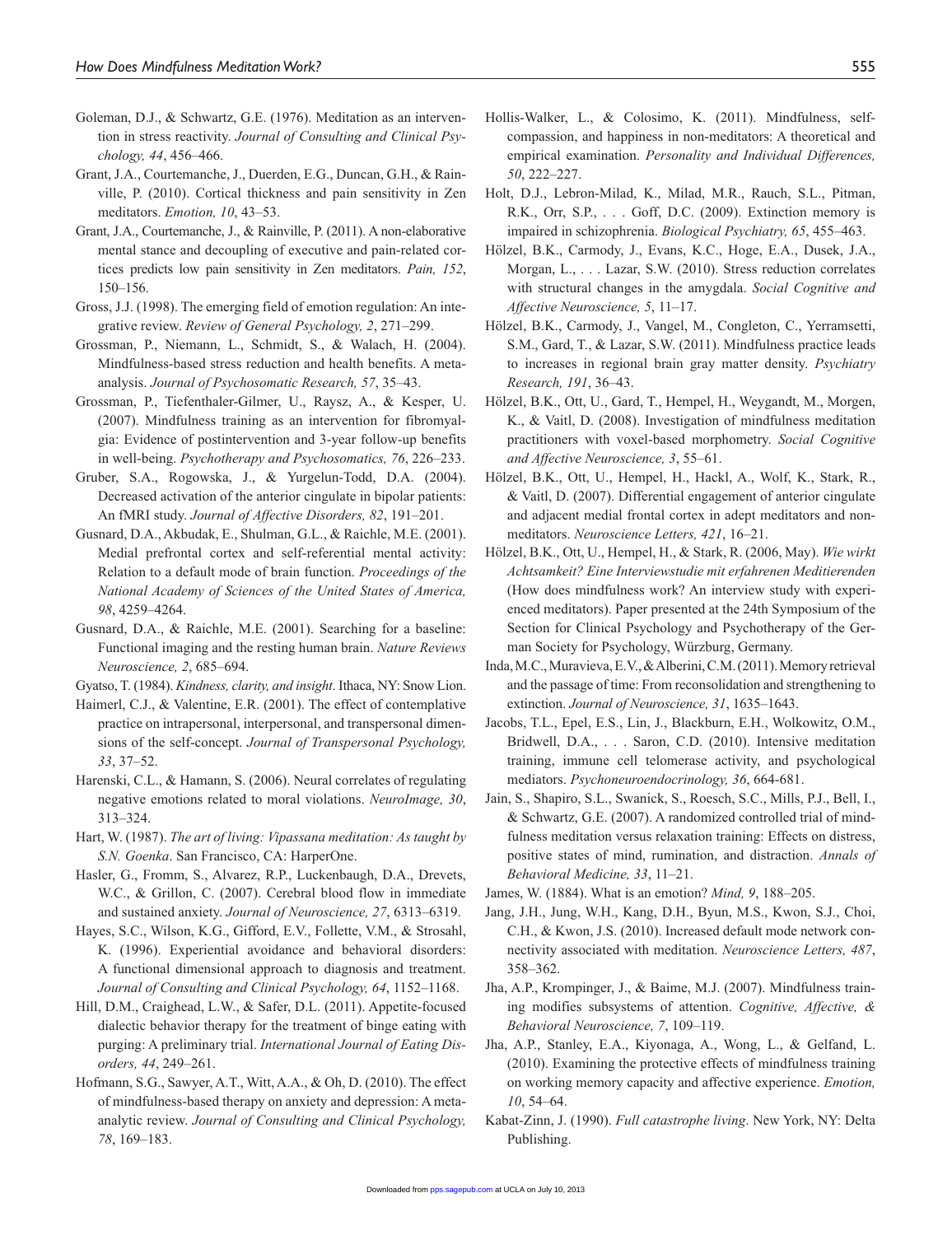- Kabat-Zinn, J., Massion, A.O., Kristeller, J., Peterson, L.G., Fletcher, K.E., Pbert, L., . . . Santorelli, S.F. (1992). Effectiveness of a meditation-based stress reduction program in the treatment of anxiety disorders. *American Journal of Psychiatry, 149*, 936–943.
- Karoly, P. (1993). Mechanisms of self-regulation: A systems view. *Annual Review of Psychology, 44*, 23–52.
- Kelley, W.M., Macrae, C.N., Wyland, C.L., Caglar, S., Inati, S., & Heatherton, T.F. (2002). Finding the self? An event-related fMRI study. *Journal of Cognitive Neuroscience, 14*, 785–794.
- Kelly, A.C., Zuroff, D.C., Foa, C.L., & Gilbert, P. (2010). Who benefits from training in self-compassionate self-regulation? A study of smoking reduction. *Journal of Social and Clinical Psychology, 29*, 727–755.
- Kerr, C.E., Josyula, K., & Littenberg, R. (2011). Developing an observing attitude: An analysis of meditation diaries in an MBSR clinical trial. *Clinical Psychology & Psychotherapy, 18*, 80–93.
- Kerr, C.E., Shaw, J.R., Wasserman, R.H., Chen, V.W., Kanojia, A., Bayer, T., & Kelley, J.M. (2008). Tactile acuity in experienced Tai Chi practitioners: Evidence for use dependent plasticity as an effect of sensory-attentional training. *Experimental Brain Research, 188*, 317–322.
- Khalsa, S.S., Rudrauf, D., Damasio, A.R., Davidson, R.J., Lutz, A., & Tranel, D. (2008). Interoceptive awareness in experienced meditators. *Psychophysiology, 45*, 671–677.
- Kimbrough, E., Magyari, T., Langenberg, P., Chesney, M., & Berman, B. (2010). Mindfulness intervention for child abuse survivors. *Journal of Clinical Psychology, 66*, 17–33.
- Kolur, U.S., Reddy, Y.C.J., John, J.P., Kandavel, T., & Jain, S. (2006). Sustained attention and executive functions in euthymic young people with bipolar disorder. *British Journal of Psychiatry, 189*, 453–458.
- Kravariti, E., Schulze, K., Kane, F., Kalidindi, S., Bramon, E., Walshe, M., . . . Murray, R.M. (2009). Stroop-test interference in bipolar disorder. *British Journal of Psychiatry, 194*, 285–286.
- Krisanaprakornkit, T., Ngamjarus, C., Witoonchart, C., & Piyavhatkul, N. (2010). Meditation therapies for attention-deficit/hyperactivity disorder (ADHD). *Cochrane Database of Systematic Reviews,* 6, CD006507.
- Kubota, Y., Sato, W., Toichi, M., Murai, T., Okada, T., Hayashi, A., . . . Sengoku, A. (2001). Frontal midline theta rhythm is correlated with cardiac autonomic activities during the performance of an attention demanding meditation procedure. *Cognitive Brain Research, 11*, 281–287.
- Kuyken, W., Watkins, E., Holden, E., White, K., Taylor, R. S., Byford, S., . . . Dalgleish, T. (2010). How does mindfulness-based cognitive therapy work? *Behaviour Research and Therapy, 48*, 1105–1112.
- Lazar, S.W., Bush, G., Gollub, R. L., Fricchione, G.L., Khalsa, G., & Benson, H. (2000). Functional brain mapping of the relaxation response and meditation. *NeuroReport, 11*, 1581–1585.
- Lazar, S.W., Kerr, C.E., Wasserman, R.H., Gray, J.R., Greve, D.N., Treadway, M.T., . . . Fischl, B. (2005). Meditation experience is associated with increased cortical thickness. *NeuroReport, 16*, 1893–1897.
- LeDoux, J.E. (2000). Emotion circuits in the brain. *Annual Review of Neuroscience, 23*, 155–184.
- Legrand, D., & Ruby, P. (2009). What is self-specific? Theoretical investigation and critical review of neuroimaging results. *Psychological Review, 116*, 252–282.
- Lieberman, M.D., Jarcho, J.M., & Satpute, A.B. (2004). Evidencebased and intuition-based self-knowledge: An FMRI study. *Journal of Personality and Social Psychology, 87*, 421–435.
- Linehan, M.M., Armstrong, H.E., Suarez, A., Allmon, D., & Heard, H.L. (1991). Cognitive-behavioral treatment of chronically parasuicidal borderline patients. *Archives of General Psychiatry, 48*, 1060–1064.
- Lou, H.C., Kjaer, T.W., Friberg, L., Wildschiodtz, G., Holm, S., & Nowak, M. (1999). A 15O-H2O PET study of meditation and the resting state of normal consciousness. *Human Brain Mapping, 7*, 98–105.
- Lovibond, P.F., Mitchell, C.J., Minard, E., Brady, A., & Menzies, R.G. (2009). Safety behaviours preserve threat beliefs: Protection from extinction of human fear conditioning by an avoidance response. *Behaviour Research and Therapy, 47*, 716–720.
- Luders, E., Toga, A.W., Lepore, N., & Gaser, C. (2009). The underlying anatomical correlates of long-term meditation: Larger hippocampal and frontal volumes of gray matter. *NeuroImage, 45*, 672–678.
- Lutz, A., Brefczynski-Lewis, J., Johnstone, T., & Davidson, R.J. (2008). Regulation of the neural circuitry of emotion by compassion meditation: Effects of meditative expertise. *PLoS ONE, 3*, e1897.
- Lutz, A., Dunne, J.D., & Davidson, R.J. (2007). Meditation and the neuroscience of consciousness: An introduction. In P.D. Zelazo, M. Moscovitch, & E. Thompson (Eds.), *Cambridge handbook of consciousness* (pp. 499–554). Cambridge, England: Cambridge University Press.
- Lutz, A., Slagter, H.A., Dunne, J.D., & Davidson, R.J. (2008). Attention regulation and monitoring in meditation. *Trends in Cognitive Sciences, 12*, 163–169.
- Maalouf, F.T., Klein, C., Clark, L., Sahakian, B.J., LaBarbara, E.J., Versace, A., . . . Phillips, M.L. (2010). Impaired sustained attention and executive dysfunction: Bipolar disorder versus depression-specific markers of affective disorders*. Neuropsychologica, 48*, 1862–1868.
- MacLean, K.A., Ferrer, E., Aichele, S.R., Bridwell, D.A., Zanesco, A.P., Jacobs, T.L., . . . Saron, C.D. (2010). Intensive meditation training improves perceptual discrimination and sustained attention. *Psychological Science, 21*, 829–839.
- Macrae, C.N., Moran, J.M., Heatherton, T.F., Banfield, J.F., & Kelley, W.M. (2004). Medial prefrontal activity predicts memory for self. *Cerebral Cortex, 14*, 647–654.
- Mehling, W.E., Gopisetty, V., Daubenmier, J., Price, C.J., Hecht, F.M., & Stewart, A. (2009). Body awareness: Construct and selfreport measures. *PLoS ONE, 4*, e5614.
- Mennin, D.S., Heimberg, R.G., Turk, C.L., & Fresco, D.M. (2002). Applying an emotion regulation framework to integrative approaches to generalized anxiety disorder. *Clinical Psychology: Science and Practice, 9*, 85–90.
- Miklowitz, D.J., Alatiq, Y., Goodwin, G.M., Geddes, J.R., Fennell, M.J.V., Dimidjian, S., . . . Williams, J.M.G. (2009). A pilot study of mindfulness-based cognitive therapy for bipolar disorder. *International Journal of Cognitive Therapy, 2*, 373–382.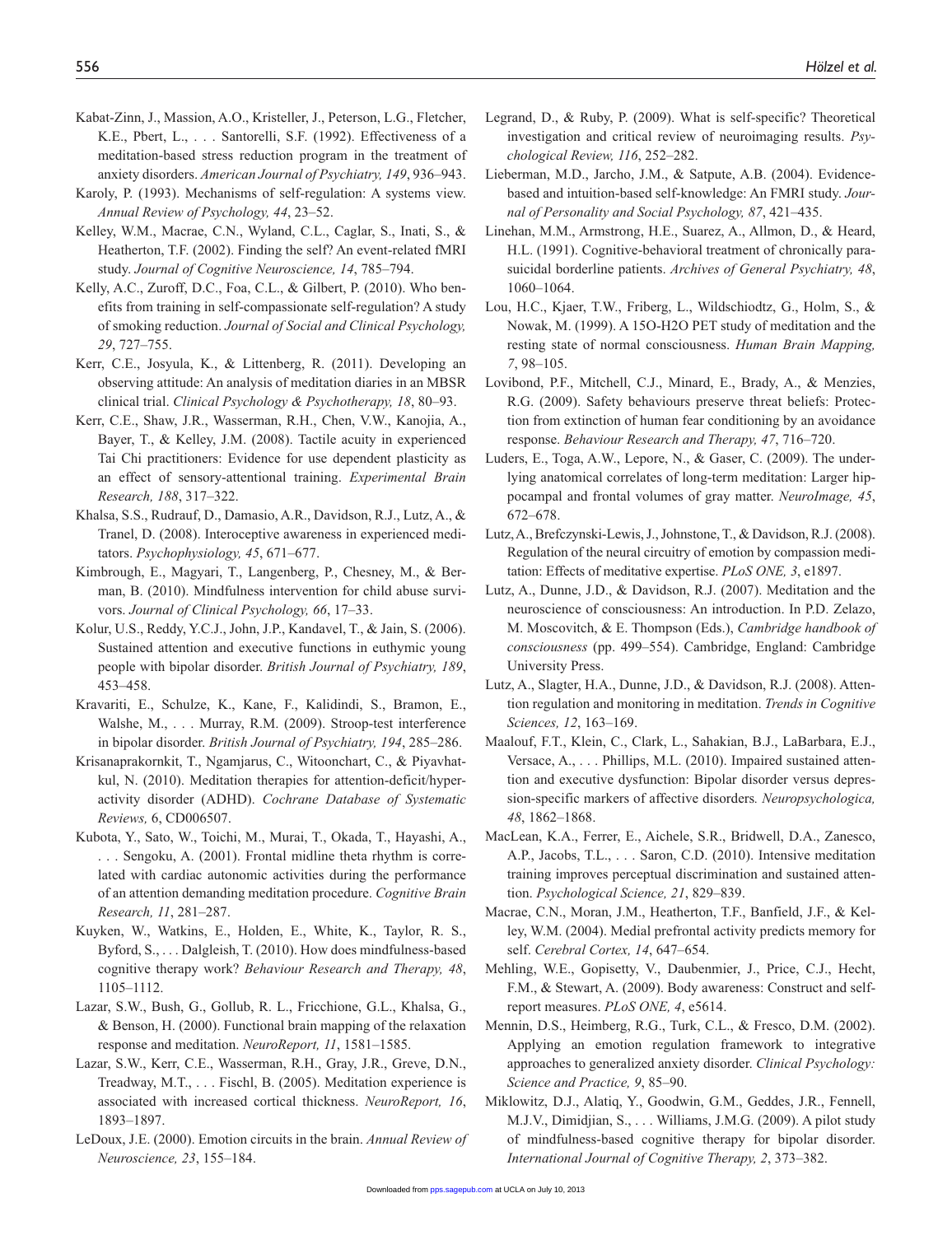- Milad, M.R., Orr, S.P., Lasko, N.B., Chang, Y., Rauch, S.L., & Pitman, R.K. (2008). Presence and acquired origin of reduced recall for fear extinction in PTSD: Results of a twin study. *Journal of Psychiatric Research, 42*, 515–520.
- Milad, M.R., Pitman, R.K., Ellis, C.B., Gold, A.L., Shin, L.M., Lasko, N.B., . . . Rauch, S.L. (2009). Neurobiological basis of failure to recall extinction memory in posttraumatic stress disorder. *Biological Psychiatry, 66*, 1075–1082.
- Milad, M.R., Quinn, B.T., Pitman, R.K., Orr, S.P., Fischl, B., & Rauch, S.L. (2005). Thickness of ventromedial prefrontal cortex in humans is correlated with extinction memory. *Proceedings of the National Academy of Sciences, USA, 102*, 10706–10711.
- Milad, M.R., & Quirk, G.J. (2002). Neurons in medial prefrontal cortex signal memory for fear extinction. *Nature, 420*, 70–74.
- Milad, M.R., Rauch, S.L., Pitman, R.K., & Quirk, G.J. (2006). Fear extinction in rats: Implications for human brain imaging and anxiety disorders. *Biological Psychiatry, 73*, 61–71.
- Milad, M.R., Wright, C.I., Orr, S.P., Pitman, R.K., Quirk, G.J., & Rauch, S.L. (2007). Recall of fear extinction in humans activates the ventromedial prefrontal cortex and hippocampus in concert. *Biological Psychiatry, 62*, 446–454.
- Modinos, G., Ormel, J., & Aleman, A. (2010). Individual differences in dispositional mindfulness and brain activity involved in reappraisal of emotion. *Social Cognitive and Affective Neuroscience, 5*, 369–377.
- Monk, C.S., Telzer, E.H., Mogg, K., Bradley, B.P., Mai, X., Louro, H.M., . . . Pine, D.S. (2008). Amygdala and ventrolateral prefrontal cortex activation to masked angry faces in children and adolescents with generalized anxiety disorder. *Archives of General Psychiatry, 65*, 568–576.
- Moore, A., & Malinowski, P. (2009). Meditation, mindfulness and cognitive flexibility. *Consciousness and Cognition, 18*, 176–186.
- Morgan, M.A., Romanski, L.M., & LeDoux, J.E. (1993). Extinction of emotional learning: Contribution of medial prefrontal cortex. *Neuroscience Letters, 163*, 109–113.
- Myers, K.M., & Davis, M. (2007). Mechanisms of fear extinction. *Molecular Psychiatry, 12*, 120–150.
- Nader, K., & Einarsson, E.O. (2010). Memory reconsolidation: An update. *Annals of the New York Academy of Sciences, 1191*, 27–41.
- Neff, K.D. (2003a). The development and validation of a scale to measure self-compassion. *Self and Identity, 2*, 223–250.
- Neff, K.D. (2003b). Self-compassion: An alternative conceptualization of a healthy attitude toward oneself. *Self and Identity, 2*, 85–101.
- Newberg, A., Alavi, A., Baime, M., Pourdehnad, M., Santanna, J., & d'Aquili, E. (2001). The measurement of regional cerebral blood flow during the complex cognitive task of meditation: A preliminary SPECT study. *Psychiatry Research, 106*, 113–122.
- Nielsen, L., & Kaszniak, A.W. (2006). Awareness of subtle emotional feelings: A comparison of long-term meditators and nonmeditators. *Emotion, 6*, 392–405.
- Northoff, G., & Bermpohl, F. (2004). Cortical midline structures and the self. *Trends in Cognitive Sciences, 8*, 102–107.
- Northoff, G., Heinzel, A., de Greck, M., Bermpohl, F., Dobrowolny, H., & Panksepp, J. (2006). Self-referential processing in our brain: A meta-analysis of imaging studies on the self. *NeuroImage, 31*, 440–457.
- Ochsner, K.N., Bunge, S.A., Gross, J.J., & Gabrieli, J.D. (2002). Rethinking feelings: An FMRI study of the cognitive regulation of emotion. *Journal of Cognitive Neuroscience, 14*, 1215–1229.
- Ochsner, K.N., & Gross, J.J. (2005). The cognitive control of emotion. *Trends in Cognitive Sciences, 9*, 242–249.
- Ochsner, K.N., & Gross, J.J. (2008). Cognitive emotion regulation: Insights from social cognitive and affective neuroscience. *Current Directions in Psychological Science, 17*, 153–158.
- Ochsner, K.N., Ray, R.D., Cooper, J.C., Robertson, E.R., Chopra, S., Gabrieli, J.D., & Gross, J.J. (2004). For better or for worse: Neural systems supporting the cognitive down- and up-regulation of negative emotion. *NeuroImage, 23*, 483–499.
- Olendzki, A. (2006). The transformative impact of non-self. In D.K. Nauriyal, M.S. Drummond, Y.B. Lal (Eds.), *Buddhist thought and applied psychological research: Transcending the boundaries* (pp. 250–261). New York, NY: Taylor & Francis Routledge.
- Olendzki, A. (2010). *Unlimiting mind: The radically experiential psychology of Buddhism*. Somerville, MA: Wisdom Publications.
- Ortner, C.N.M., Kilner, S.J., & Zelazo, P.D. (2007). Mindfulness meditation and reduced emotional interference on a cognitive task. *Motivation and Emotion, 31*, 271–283.
- Öst, L.G. (1997). Rapid treatment of specific phobias. In G.C.L. Davey (Ed.), *Phobias: A handbook of theory, research, and treatment* (pp. 227–247). Chichester, UK: John Wiley.
- Ott, U., Walter, B., Gebhardt, H., Stark, R., & Vaitl, D. (2010, June 6–10). *Inhibition of default mode network activity during mindfulness meditation*. Paper presented at the 16th Annual Meeting of the Organization for Human Brain Mapping, Barcelona, Spain.
- Pagnoni, G., & Cekic, M. (2007). Age effects on gray matter volume and attentional performance in Zen meditation. *Neurobiology of Aging, 28*, 1623–1627.
- Pare, D., Quirk, G.J., & Ledoux, J.E. (2004). New vistas on amygdala networks in conditioned fear. *Journal of Neurophysiology, 92*, 1–9.
- Parkinson, B., & Totterdell, P. (1999). Classifying affect-regulation strategies. *Cognition & Emotion, 13*, 277–303.
- Passarotti, A.M., Sweeney, J.A., & Pavuluri, M.N. (2010). Emotion processing influences working memory circuits in pediatric bipolar disorder and attention-deficit/hyperactivity disorder. *Journal of the American Academy of Child & Adolescent Psychiatry, 49*, 1064–1080.
- Pavuluri, M.N., O'Connor, M.M., Harral, E., & Sweeney, J.A. (2007). Affective neural circuitry during facial emotion processing in pediatric bipolar disorder. *Biological Psychiatry, 62*, 158–167.
- Phan, K.L., Fitzgerald, D.A., Nathan, P.J., & Tancer, M.E. (2006). Association between amygdala hyperactivity to harsh faces and severity of social anxiety in generalized social phobia. *Biological Psychiatry, 59*, 424–429.
- Phelps, E.A., & LeDoux, J.E. (2005). Contributions of the amygdala to emotion processing: From animal models to human behavior. *Neuron, 48*, 175–187.
- Posner, M.I., & Petersen, S.E. (1990). The attention system of the human brain. *Annual Review of Neuroscience, 13*, 25–42.
- Price, J.L. (2005). Free will versus survival: Brain systems that underlie intrinsic constraints on behavior. *Journal of Comparative Neurology, 493*, 132–139.

Downloaded from [pps.sagepub.com](http://pps.sagepub.com/) at UCLA on July 10, 2013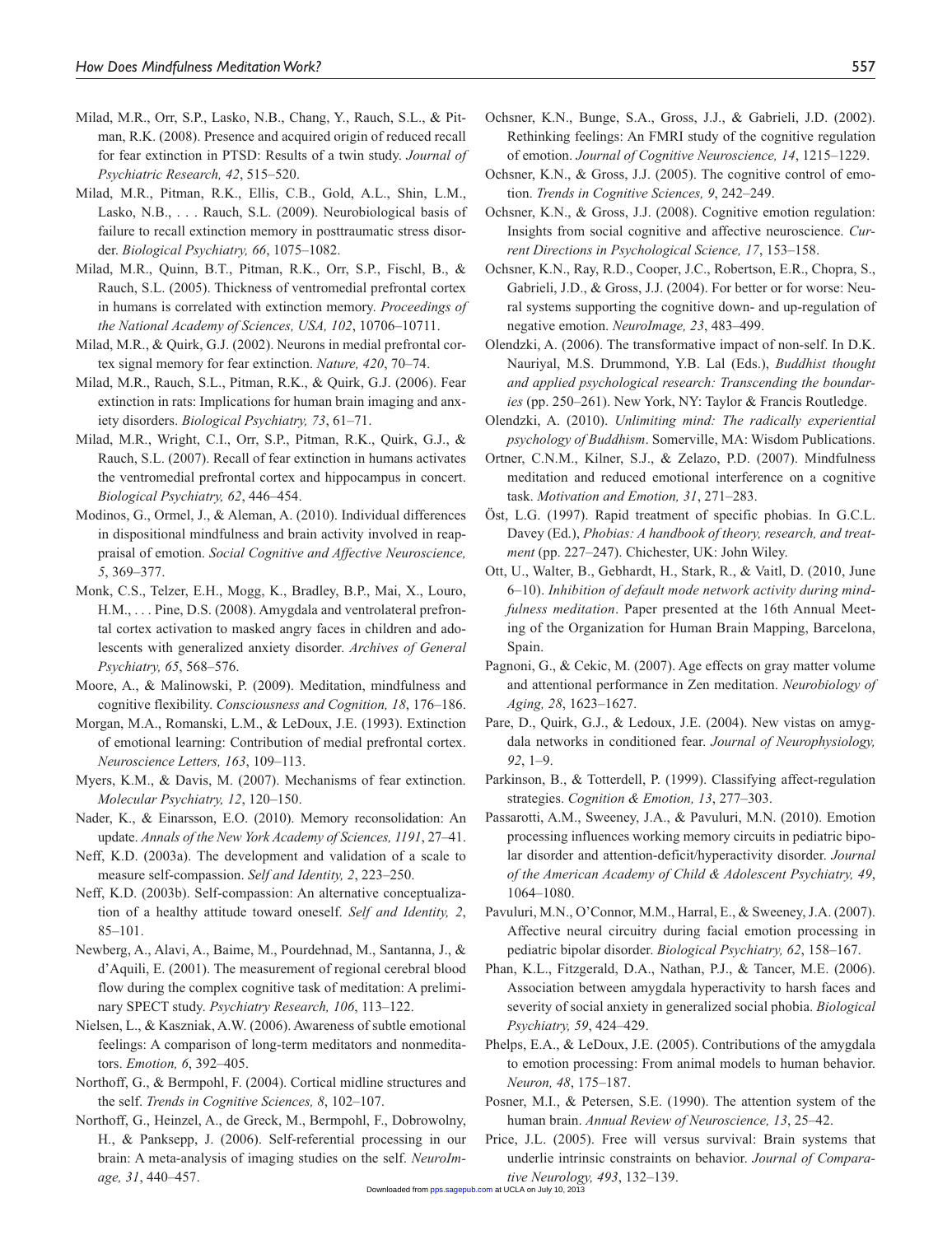- Quirk, G.J. (2002). Memory for extinction of conditioned fear is long-lasting and persists following spontaneous recovery. *Learning & Memory, 9*, 402–407.
- Quirk, G.J., Russo, G.K., Barron, J.L., & Lebron, K. (2000). The role of ventromedial prefrontal cortex in the recovery of extinguished fear. *Journal of Neuroscience, 20*, 6225–6231.
- Raffone, A., & Pantani, M. (2010). A global workspace model for phenomenal and access consciousness. *Consciousness and Cognition, 19*, 580–596.
- Rauch, S.L., Shin, L.M., & Phelps, E.A. (2006). Neurocircuitry models of posttraumatic stress disorder and extinction: Human neuroimaging research–past, present, and future. *Biological Psychiatry, 60*, 376–382.
- Rescorla, R.A. (2001). Retraining of extinguished Pavlovian stimuli. *Journal of Experimental Psychology: Animal Behavior Processes, 27*, 115–124.
- Roemer, L., Orsillo, S.M., & Salters-Pedneault, K. (2008). Efficacy of an acceptance-based behavior therapy for generalized anxiety disorder: Evaluation in a randomized controlled trial. *Journal of Consulting and Clinical Psychology, 76*, 1083–1089.
- Roid, G.H., & Fitts, W.H. (1988). *Tennessee Self-Concept Scale (revised manual)*. Los Angeles, CA: Western Psychological Services.
- Rossato, J.I., Bevilaqua, L.R., Izquierdo, I., Medina, J.H., & Cammarota, M. (2010). Retrieval induces reconsolidation of fear extinction memory. *Proceedings of the National Academy of Sciences, USA*, *107*, 21801–21805.
- Sajonz, B., Kahnt, T., Margulies, D.S., Park, S.Q., Wittmann, A., Stoy, M., . . . Bermpohl, F. (2010). Delineating self-referential processing from episodic memory retrieval: Common and dissociable networks. *NeuroImage, 50*, 1606–1617.
- Salkovskis, P.M., Clark, D.M., Hackmann, A., Wells, A., & Gelder, M.G. (1999). An experimental investigation of the role of safetyseeking behaviours in the maintenance of panic disorder with agoraphobia. *Behaviour Research and Therapy, 37*, 559–574.
- Salzberg, S. (1995). *Lovingkindness: The revolutionary art of happiness*. Boston, MA: Shambhala.
- Santorelli, S. (2000). *Heal thy self: Lessons on mindfulness in medicine*. New York, NY: Three Rivers Press.
- Saxe, R., & Kanwisher, N. (2003). People thinking about thinking people. The role of the temporo-parietal junction in "theory of mind". *NeuroImage, 19*, 1835–1842.
- Schacter, D.L., Addis, D.R., & Buckner, R.L. (2007). Remembering the past to imagine the future: The prospective brain. *Nature Reviews Neuroscience, 8*, 657–661.
- Schaefer, S.M., Jackson, D.C., Davidson, R.J., Aguirre, G.K., Kimberg, D.Y., & Thompson-Schill, S.L. (2002). Modulation of amygdalar activity by the conscious regulation of negative emotion. *Journal of Cognitive Neuroscience, 14*, 913–921.
- Schmitz, T.W., & Johnson, S.C. (2007). Relevance to self: A brief review and framework of neural systems underlying appraisal. *Neuroscience & Biobehavioral Reviews, 31*, 585–596.
- Schuman-Olivier, Z., Albanese, M., Carlini, S., & Shaffer, H. (2011). Effects of trait mindfulness during buprenorphine treatment for heroin dependence: A pilot study [Abstract]. *American Journal on Addictions, 20*, 386.
- Shahar, B., Britton, W.B., Sbarra, D.A., Figueredo, A.J., & Bootzin, R.R. (2010). Mechanisms of change in Mindfulness-based cognitive therapy for depression: Preliminary evidence from a randomized controlled trial. *International Journal of Cognitive Therapy, 3*, 402–418.
- Shapiro, D.H., Jr. (1982). Overview: Clinical and physiological comparison of meditation with other self-control strategies. *American Journal of Psychiatry, 139*, 267–274.
- Shapiro, S.L., Astin, J.A., Bishop, S.R., & Cordova, M. (2005). Mindfulness-based stress reduction for health care professionals: Results from a randomized trial. *International Journal of Stress Management, 12*, 164–176.
- Shapiro, S.L., Brown, K.W., & Biegel, G.M. (2007). Teaching selfcare to caregivers: Effects of Mindfulness-Based Stress Reduction on the mental health of therapists in training. *Training and Education in Professional Psychology, 1*, 105–115.
- Shapiro, S.L., Carlson, L.E., Astin, J.A., & Freedman, B. (2006). Mechanisms of mindfulness. *Journal of Clinical Psychology, 62*, 373–386.
- Shapiro, S.L., Schwartz, G.E., & Bonner, G. (1998). Effects of mindfulness-based stress reduction on medical and premedical students. *Journal of Behavioral Medicine, 21*, 581–599.
- Shin, L.M., Wright, C.I., Cannistraro, P.A., Wedig, M.M., McMullin, K., Martis, B., . . . Rauch, S.L. (2005). A functional magnetic resonance imaging study of amygdala and medial prefrontal cortex responses to overtly presented fearful faces in posttraumatic stress disorder. *Archives of General Psychiatry, 62*, 273–281.
- Silbersweig, D., Clarkin, J.F., Goldstein, M., Kernberg, O.F., Tuescher, O., Levy, K.N., . . . Rauch, S.L. (2007). Failure of frontolimbic inhibitory function in the context of negative emotion in borderline personality disorder. *American Journal of Psychiatry, 164*, 1832–1841.
- Singer, T., Seymour, B., O'Doherty, J., Kaube, H., Dolan, R.J., & Frith, C.D. (2004). Empathy for pain involves the affective but not sensory components of pain. *Science, 303*, 1157–1162.
- Slagter, H.A., Lutz, A., Greischar, L.L., Francis, A.D., Nieuwenhuis, S., Davis, J.M., & Davidson, R.J. (2007). Mental training affects distribution of limited brain resources. *PLoS Biology, 5*, e138.
- Smith, H., & Novak, P. (2003). *Buddhism: A concise introduction*. New York, NY: Harper Collins.
- Sridharan, D., Levitin, D.J., & Menon, V. (2008). A critical role for the right fronto-insular cortex in switching between central-executive and default-mode networks. *Proceedings of the National Academy of Sciences of the United States of America, 105*, 12569–12574.
- Stange, J.P., Eisner, L.R., Hölzel, B.K., Peckham, A.D., Dougherty, D.D., Rauch, S.L., . . . Deckersbach, T. (in press). Mindfulnessbased cognitive therapy for bipolar disorder: Effects on cognitive functioning. *Journal of Psychiatric Practice*.
- Strawson, G. (2000). The phenomenology and ontology of the self. In D. Zahavi (Ed.), *Exploring the self: Philosophical and psychopathological perspectives on self-experience* (pp. 39–54). Amsterdam, Netherlands: John Benjamins.
- Stroop, J.R. (1935). Studies of interference in serial verbal reaction. *Journal of Experimental Psychology: Human Perception and Performance, 18*, 643–662.